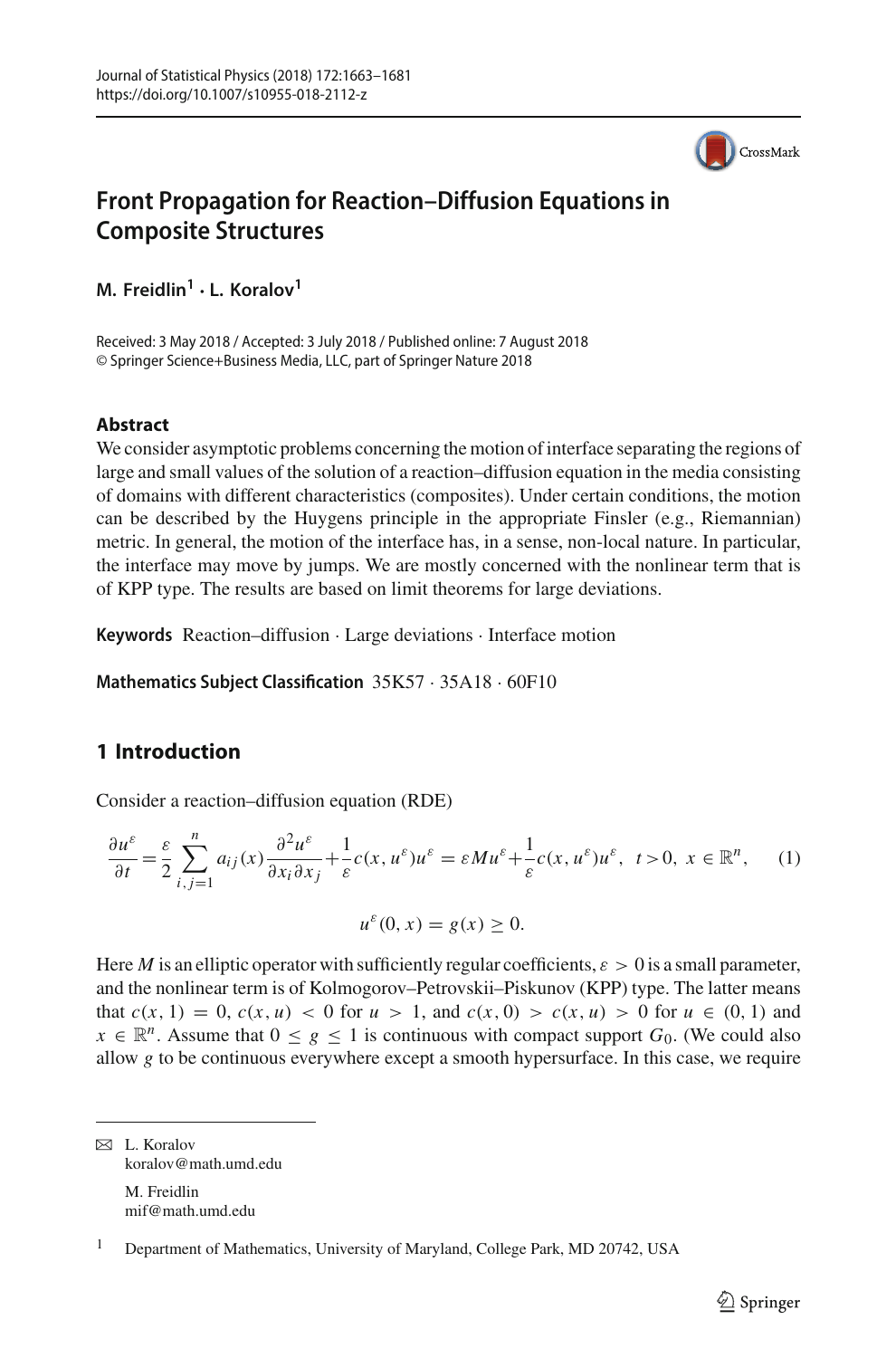that  $G_0$  coincides with the closure of its interior.) We assume that  $g$  is not identically equal to zero. We assume that  $c$  is Lipschitz continuous in  $u$  (uniformly in  $x$ ).

It was shown in [\[4](#page-17-0)[–6](#page-17-1)] that if  $c(x, 0) = \tilde{c}(x) = \tilde{c}$  is constant, then  $\lim_{\varepsilon \downarrow 0} u^{\varepsilon}(t, x)$  is equal to zero if  $\rho(x, G_0) > t\sqrt{2\tilde{c}}$  and is equal to one if  $\rho(x, G_0) < t\sqrt{2\tilde{c}}$ , where  $\rho$  is the Riemannian metric corresponding to the diffusion matrix  $a(x) = (a_{ij}(x))$ :

$$
\rho(x, y) = \inf_{\substack{\varphi \in C^1([0, 1], \mathbb{R}^n) \\ \varphi(0) = x, \varphi(1) = y}} \int_0^1 \sqrt{(a^{-1}(\varphi(t))\dot{\varphi}(t), \dot{\varphi}(t))} dt.
$$

This result means that when  $\varepsilon \ll 1$  the interface between the region where  $u^{\varepsilon}(t, x)$  is close to zero and the region where it is close to one moves according to the Huygens principle with the constant speed  $\sqrt{2c}$  in the metric  $\rho$ .

If  $\tilde{c}(x)$  is not constant, the position of the interface at time  $t_2 > t_1$ , in general, is not defined by the position of the interface at time *t*1. Its motion is, in a sense, non-local. In particular, it can have jumps [\[4](#page-17-0)[,6](#page-17-1)]. In general case, the limiting behavior of  $u^{\varepsilon}(t, x)$  as  $\varepsilon \downarrow 0$  can be described using the limit theorems for large deviations (see [\[11](#page-18-0)]). Let  $X_t^{\varepsilon}$  be the diffusion process on R*<sup>n</sup>* governed by the operator ε*M*:

<span id="page-1-0"></span>
$$
dX_t^{\varepsilon} = \sqrt{\varepsilon}\sigma(X_t^{\varepsilon})dW_t, \quad X_0^{\varepsilon} = x,\tag{2}
$$

where  $W_t$  is a Wiener process and  $\sigma(x)\sigma^*(x) = a(x)$ . The Feynman–Kac formula implies that the solution  $u^{\varepsilon}$  of problem [\(1\)](#page-0-0) satisfies the following equation

<span id="page-1-1"></span>
$$
u^{\varepsilon}(t,x) = \mathcal{E}_x\left(g(X_t^{\varepsilon})\exp\left(\frac{1}{\varepsilon}\int_0^t c(X_s^{\varepsilon}, u^{\varepsilon}(t-s, X_s^{\varepsilon}))ds\right)\right),\tag{3}
$$

where  $E_x$  means the expected value for trajectories of [\(2\)](#page-1-0) with the initial condition  $X_0^{\varepsilon} = x$ . In the case of KPP-type nonlinear term,  $(3)$  implies that

<span id="page-1-2"></span>
$$
u^{\varepsilon}(t,x) \leq \mathcal{E}_{x}\left(g(X_t^{\varepsilon})\exp\left(\frac{1}{\varepsilon}\int_0^t \tilde{c}(X_s^{\varepsilon})ds\right)\right) = \tilde{u}^{\varepsilon}(t,x). \tag{4}
$$

Note that the function  $\tilde{u}^{\varepsilon}$  is the solution of the linear problem obtained from [\(1\)](#page-0-0) when  $c(x, u)$ is replaced by  $\tilde{c}(x)$ . The asymptotics of  $\tilde{u}^{\varepsilon}(t, x)$  in the right hand side of [\(4\)](#page-1-2) can be calculated using large deviation estimates. Namely, if  $S_{0t}(\varphi), \varphi \in C([0, t], \mathbb{R}^n)$ , is the action functional [\[11\]](#page-18-0) of the family  $X_t^{\varepsilon}$  as  $\varepsilon \downarrow 0$  with the normalizing factor  $\varepsilon^{-1}$ , then

$$
\lim_{\varepsilon \downarrow 0} \varepsilon \ln \tilde{u}^{\varepsilon}(t, x) = \sup_{\varphi_0 = x, \varphi_t \in G_0} \left( \int_0^t \tilde{c}(\varphi_s) ds - S_{0t}(\varphi) \right) = \tilde{V}(t, x).
$$

This implies that

$$
\lim_{\varepsilon \downarrow 0} u^{\varepsilon}(t, x) = \lim_{\varepsilon \downarrow 0} \tilde{u}^{\varepsilon}(t, x) = 0 \text{ if } \tilde{V}(t, x) < 0.
$$

Under certain assumptions, one can prove that  $\lim_{\varepsilon \downarrow 0} u^{\varepsilon}(t, x) = 1$  if  $\tilde{V}(t, x) > 0$ . In this case, the equation  $\hat{V}(t, x) = 0$  defines the position of the interface. In particular, if  $\tilde{c}(x) = \tilde{c}$ is constant, the position of the interface is described by the Huygens principle, as above. In the general case, the position of the interface is defined (see [\[7](#page-17-2)[,9](#page-17-3)]) by the function

$$
V(t,x) = \sup_{\varphi_0 = x, \varphi_t \in G_0} \min_{a \in [0,t]} \left( \int_0^a \tilde{c}(\varphi_s) ds - S_{0a}(\varphi) \right).
$$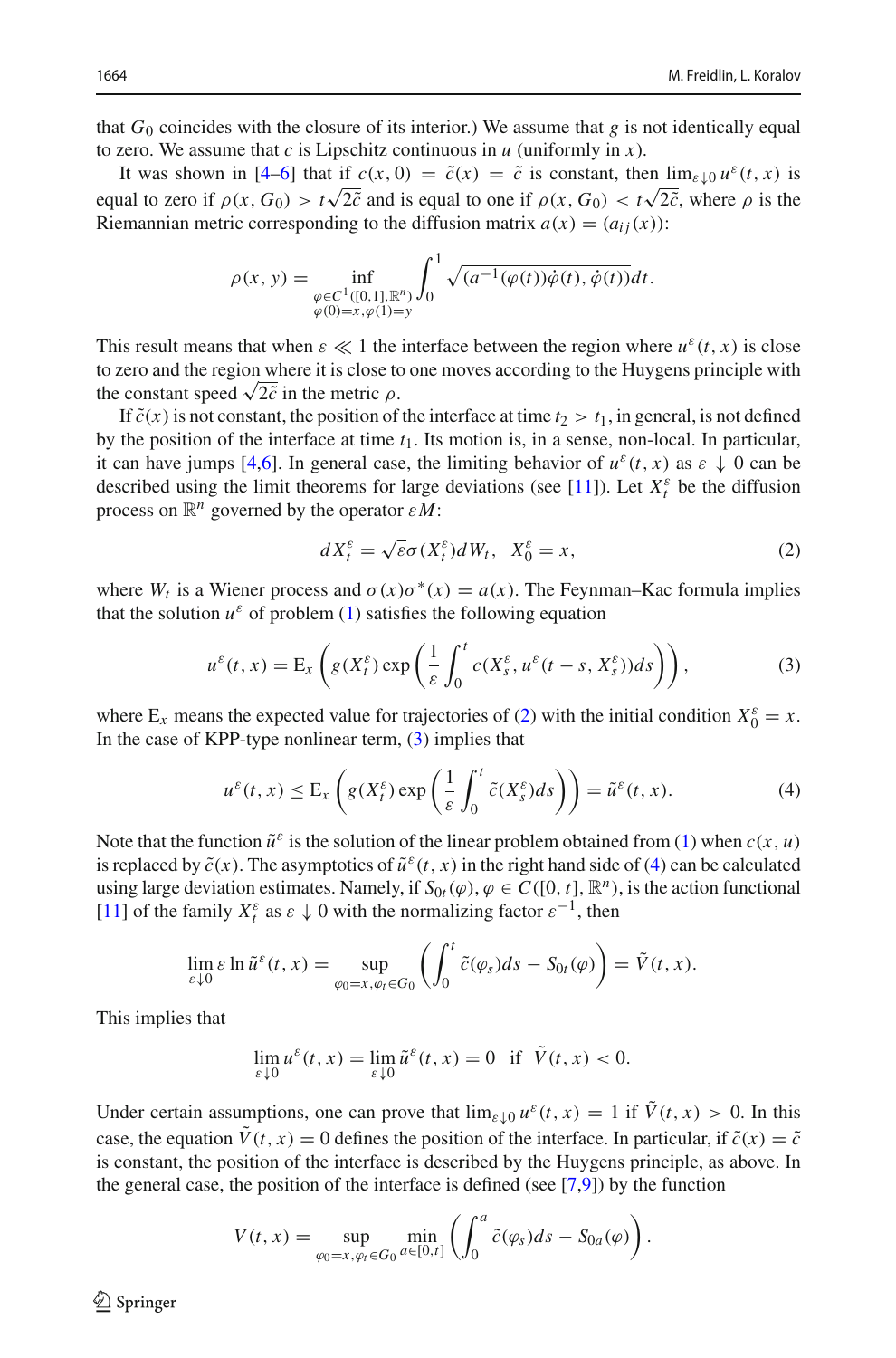If  $V(t, x) < 0$ , then  $\lim_{\varepsilon \downarrow 0} u^{\varepsilon}(t, x) = 0$ , while  $\lim_{\varepsilon \downarrow 0} u^{\varepsilon}(t, x) = 1$  if  $(t, x)$  belongs to the interior of the set  $\{(t, x) : V(t, x) = 0\}$ . These results were later re-proved and generalized using classical PDE methods (see [\[2](#page-17-4)[,3\]](#page-17-5)).

Equation  $(3)$ , together with  $(2)$ , is equivalent to  $(1)$ . It describes the interplay between the transport of particles (in our case the diffusion of particles) and the law of multiplication/annihilation of particles. Note that, instead of the diffusion transport defined by [\(2\)](#page-1-0), one could consider other types of stochastic motion, as long as the action functional for the family is known and a certain Markov property is satisfied. One could also consider a non-local non-linear term (compare with [\[1](#page-17-6)]).

In this paper, we will study interface propagation for reaction–diffusion equations in composite structures. By a composite structure we mean a domain that is a union of two or more regions with significantly different properties of the media (coefficients of the equation). In the case of layered structures that are space-homogeneous (in each of the layers), it turns out that the interface motion can also be described by the Huygens principle. However, the speed of the motion is constant if it is calculated with respect to an appropriate Finsler metric, rather than a Riemannian metric. We derive the expression for this metric in three qualitatively different cases, depending on the magnitude of the underlying diffusion across the layers.

In contrast to the case of a single layer, now the propagation of the interface is not described by the Huygens principle and may be non-local, even if the nonlinear term does not vary within each of the layers. The main difference between the case of the single layer and the one with several layers is that now the propagation of the interface is determined not only by the large deviations of the underlying diffusion along the layer, but by the interplay between the deviation from the stationary destribution between the layers and the large deviations for the diffusion in each of the layers. A similar, in a sense, phenomenon was studied in [\[12](#page-18-1)].

Examples of composite structures are given in Figs. [1](#page-2-0) and [2.](#page-2-1) The composite in Fig. [1](#page-2-0) consists of two layers with different properties. Figure [2](#page-2-1) shows periodic inclusions in a homogeneous medium. First, let us consider the layered structure shown in Fig. [1.](#page-2-0)



<span id="page-2-0"></span>**Fig. 1** Layered composite structure



<span id="page-2-1"></span>**Fig. 2** Composite structure with inclusions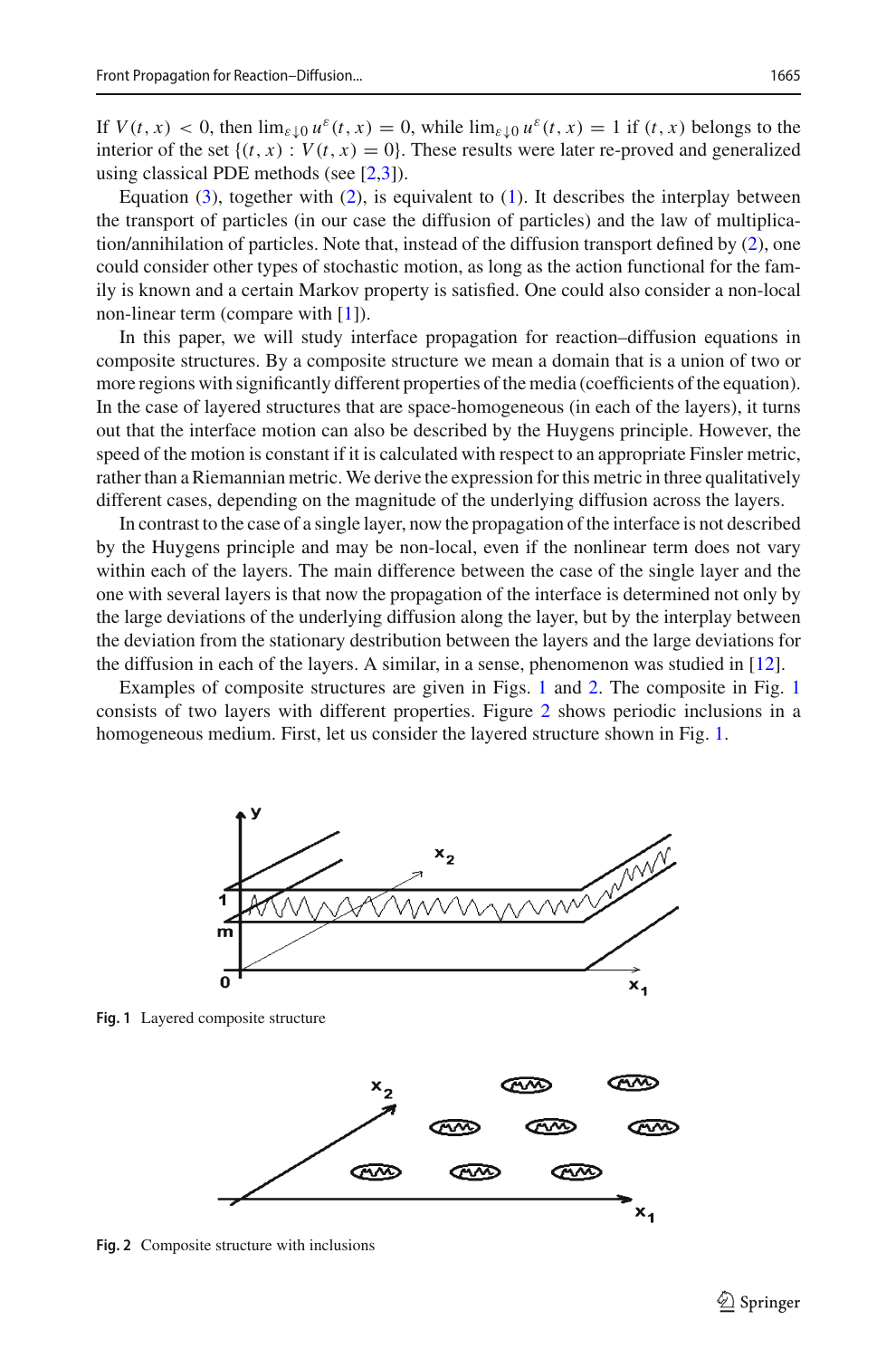The reaction–diffusion equation in a structure with two layers has the form

<span id="page-3-0"></span>
$$
\frac{\partial u^{\varepsilon}}{\partial t} = \frac{\varepsilon}{2} \sum_{i,j=1}^{n} a_{ij}(x, y) \frac{\partial^2 u^{\varepsilon}}{\partial x_i \partial x_j} + \frac{\varepsilon^{-\beta}}{2} \alpha(x, y) \frac{\partial^2 u^{\varepsilon}}{\partial y^2} + \frac{1}{\varepsilon} c(x, y, u^{\varepsilon}) u^{\varepsilon}, \ t > 0, \ x \in \mathbb{R}^n, \ y \in I_1 \cup I_2,
$$
  

$$
\frac{\partial u^{\varepsilon}}{\partial y}|_{y=0,1} = 0, \ u^{\varepsilon}(0, x, y) = g(x), \tag{5}
$$

where  $0 \le g \le 1$  is continuous with compact support  $G_0$  and is not identically equal to zero,  $I_1 = (0, m)$ , and  $I_2 = (m, 1)$ . It is assumed that *g* is not identically equal to zero. To account for different layers, we assume that

$$
a_{ij}(x, y) = \begin{cases} a_{ij}^1(x), & y \in I_1 \\ a_{ij}^2(x), & y \in I_2, \end{cases} \quad \alpha(x, y) = \begin{cases} \alpha^1(x), & y \in I_1 \\ \alpha^2(x), & y \in I_2. \end{cases}
$$

It is assumed that  $a^1$ ,  $a^2$  are uniformly bounded and uniformly positive-definite matrices and that  $\alpha^1$ ,  $\alpha^2$  are uniformly bounded and uniformly positive. The nonlinear term in [\(5\)](#page-3-0) also depends on the layer: we assume that

$$
c(x, y, u) = \begin{cases} c^{1}(x, u), & y \in I_1, \\ c^{2}(x, u), & y \in I_2. \end{cases}
$$

It is assumed that  $a_{ij}^k$ ,  $\alpha^k \in C^2(\mathbb{R}^n)$ , while  $c^k(x, u)$  is Lipschitz continuous,  $k = 1, 2$ . Observe that the coefficients in [\(5\)](#page-3-0) may be discontinuous for  $y = m$ , and the equation is satisfied only when  $y \neq m$ . Thus, in order for the uniqueness of the solution to hold, one should add a 'gluing condition' on the plane  $y = m$ . To do this rigorously, it is best to relate  $u^{\varepsilon}$  to itself using the Feynman–Kac formula, similarly to [\(3\)](#page-1-1), and then use this as the definition of the solution of  $(5)$  (compare with  $[6]$ ). Namely, let

$$
M^{\varepsilon}u(x, y) = \frac{\varepsilon}{2} \sum_{i,j=1}^{n} a_{ij}(x, y) \frac{\partial^2 u}{\partial x_i \partial x_j} + \frac{\varepsilon^{-\beta}}{2} \alpha(x, y) \frac{\partial^2 u}{\partial y^2}.
$$

The domain of  $M^{\varepsilon}$  contains functions  $u \in C(\mathbb{R}^n \times [0, 1]) \bigcap C^2(\mathbb{R}^n \times (I_1 \cup I_2))$ , whose first derivative in *y* belongs to  $C(\mathbb{R}^n \times [0, 1])$ , which satisfy  $\frac{\partial u}{\partial y}|_{y=0,1} = 0$ , and are such that *M*<sup>ε</sup>*u* (understood as the differential operator on  $\mathbb{R}^n \times (I_1 \cup I_2)$  applied to *u* and extended to  $\mathbb{R}^n \times [0, 1]$ ) belongs to  $C(\mathbb{R}^n \times [0, 1])$ . The closure of the operator  $M^{\varepsilon}$  with the domain specified above serves as the generator for the Markov family  $(X_t^{\varepsilon}, Y_t^{\varepsilon})$  on  $\mathbb{R}^n \times [0, 1]$  (where we dropped the dependence on the initial point  $(x, y)$  from the notation). This diffusion process is the limit of processes with continuous diffusion coefficients approximating the diffusion coefficients  $a_{ij}(x, y)$ .

The pair of processes  $(X_t^{\varepsilon}, Y_t^{\varepsilon})$  starting at  $(x, y)$  is the solution of the system of stochastic differential equations

$$
dX_t^{\varepsilon} = \sqrt{\varepsilon}A(X_t^{\varepsilon}, Y_t^{\varepsilon})dW_t, \quad X_0^{\varepsilon} = x,
$$
  

$$
dY_t^{\varepsilon} = \frac{1}{\sqrt{\varepsilon^{\beta}}} \sigma(X_t^{\varepsilon}, Y_t^{\varepsilon})dV_t, \quad Y_0^{\varepsilon} = y,
$$

where *A* is the positive-definite symmetric square root of the matrix  $a, \sigma = \sqrt{\alpha}$ ,  $W_t$  is an  $n$ -dimensional Brownian motion, and  $V_t$  is a one-dimensional Brownian motion independent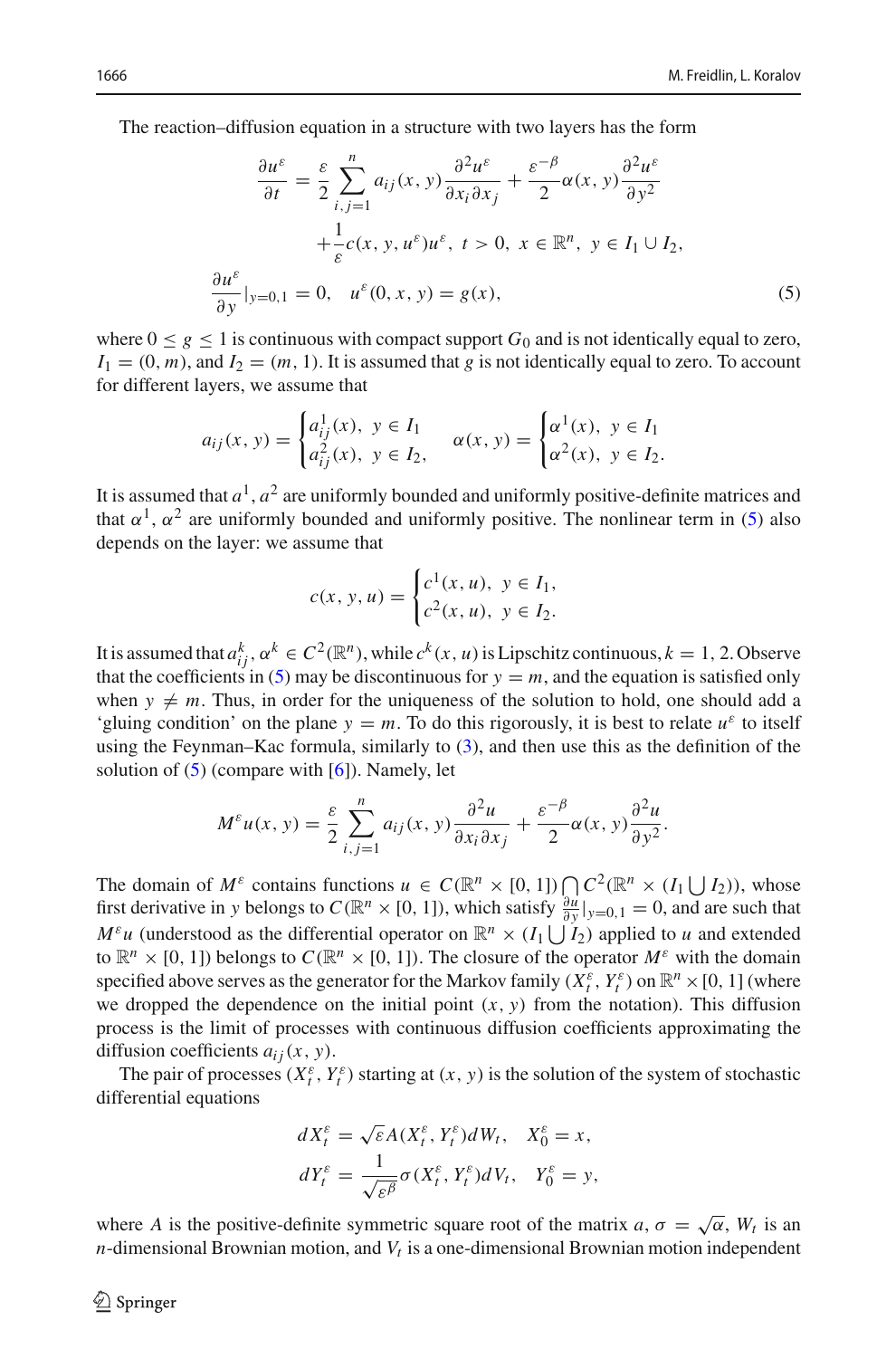of  $W_t$ . The process  $Y_t^{\varepsilon}$  is reflected at the end points of the segment and satisfies a gluing condition at  $y = m$ . We define the solution of [\(5\)](#page-3-0) as the bounded continuous function on  $[0, \infty) \times \mathbb{R}^n \times [0, 1]$  that sastisfies

$$
u^{\varepsilon}(t, x, y)
$$
  
= E<sub>(x,y)</sub>  $\left( g(X_t^{\varepsilon}) \exp \left( \varepsilon^{-1} \int_0^t c(Y_s^{\varepsilon}, u^{\varepsilon}(t-s, X_s^{\varepsilon}, Y_s^{\varepsilon}) ds \right) \right)$ 

for each  $t$ ,  $x$ ,  $y$ . Using the Lipschitz continuity of  $c$  in the second argument, it is easy to show that such a function  $u^{\varepsilon}$  exists and is unique for each  $\varepsilon > 0$ .

We are mostly interested in the case when the nonlinearity is of Kolmogorov–Petrovskii– Piskunov (KPP) type. Namely, we assume that  $c^k$ ,  $k = 1, 2$ , are uniformly Lipschitz continuous in *u*,  $c^k(x, 1) = 0$ ,  $c^k(x, u) < 0$  for  $u > 1$ , and  $c^k(x, 0) > c^k(x, u) > 0$ for  $x \in \mathbb{R}^n$  and  $u \in (0, 1)$ .

The asymptotics of  $u^{\varepsilon}$  as  $\varepsilon \downarrow 0$  for various values of the parameter  $\beta$  will be studied in this paper. In Sect. [2,](#page-4-0) we consider the situation when  $a^k$  and  $c^k$ ,  $k = 1, 2$ , do not depend on the *x*-variable. In this case, the metric governing the interface propagation is translationinvariant—it is given by a norm of the difference between the points. Three different cases are distinguished, depending on whether  $\beta = 1$ ,  $\beta > 1$ , or  $\beta < 1$ . In Sect. [3,](#page-11-0) we discuss the situation when  $a^k$ ,  $\alpha^k$ , and  $c^k$  are allowed to depend on *x*. In both Sects. [2](#page-4-0) and [3,](#page-11-0) we use the large deviation principle for the joint distribution of the trajectory of the underlying diffusion in the *x*-space and the occupation measure for the diffusion in the *y*-space. In the case of *x*-dependent coefficients, the large deviation principle is more complicated.

### <span id="page-4-0"></span>**2 The Case of** *x***-Independent Coefficients**

#### <span id="page-4-2"></span>**2.1 Asymptotics of Solutions to Linear Equations**

In this section, we consider the linear version of the Cauchy problem [\(5\)](#page-3-0), i.e., we assume that  $c(x, y, u) = c(x, y)$ . The coefficients  $a^k, \alpha^k, c^k, k = 1, 2$ , do not depend on *x*. Thus  $u^{\varepsilon}$ satisfies

<span id="page-4-1"></span>
$$
\frac{\partial u^{\varepsilon}}{\partial t} = \frac{\varepsilon}{2} \sum_{i,j=1}^{n} a_{ij}(y) \frac{\partial^2 u^{\varepsilon}}{\partial x_i \partial x_j} \n+ \frac{\varepsilon^{-\beta}}{2} \alpha(y) \frac{\partial^2 u^{\varepsilon}}{\partial y^2} + \frac{1}{\varepsilon} c(y) u^{\varepsilon}, \quad t > 0, \ x \in \mathbb{R}^n, \ y \in (0, 1) \setminus \{m\}.
$$
\n
$$
\frac{\partial u^{\varepsilon}}{\partial y}|_{y=0,1} = 0, \quad u^{\varepsilon}(0, x, y) = g(x).
$$
\n(6)

We will show that there is a function  $\lambda(t, x)$ , continuous on  $(0, \infty) \times \mathbb{R}^n$ , such that  $\varepsilon \ln u^{\varepsilon}(t, x, y) \to \sup_{x' \in G_0} \lambda(t, x - x')$ . The expressions for  $\lambda(t, x)$  are different, depending on whether  $\beta = 1$ ,  $\beta > 1$ , or  $-1 < \beta < 1$ . (If  $\beta = -1$ , there is no need to distinguish between the *x* and *y* variables, and the answer follows from [\[6\]](#page-17-1). If  $\beta < -1$ , then, in order to find the asymptotics of  $u^{\varepsilon}(t, x, y)$  with  $y \neq m$ , the equation can be viewed in the  $(t, x)$  space, with the diffusion in the *y* variable ignored, and the *y* variable in the coefficients treated as a parameter.) The function  $\lambda$  is the multi-layer analogue of  $\tilde{V}$  defined in the Introduction.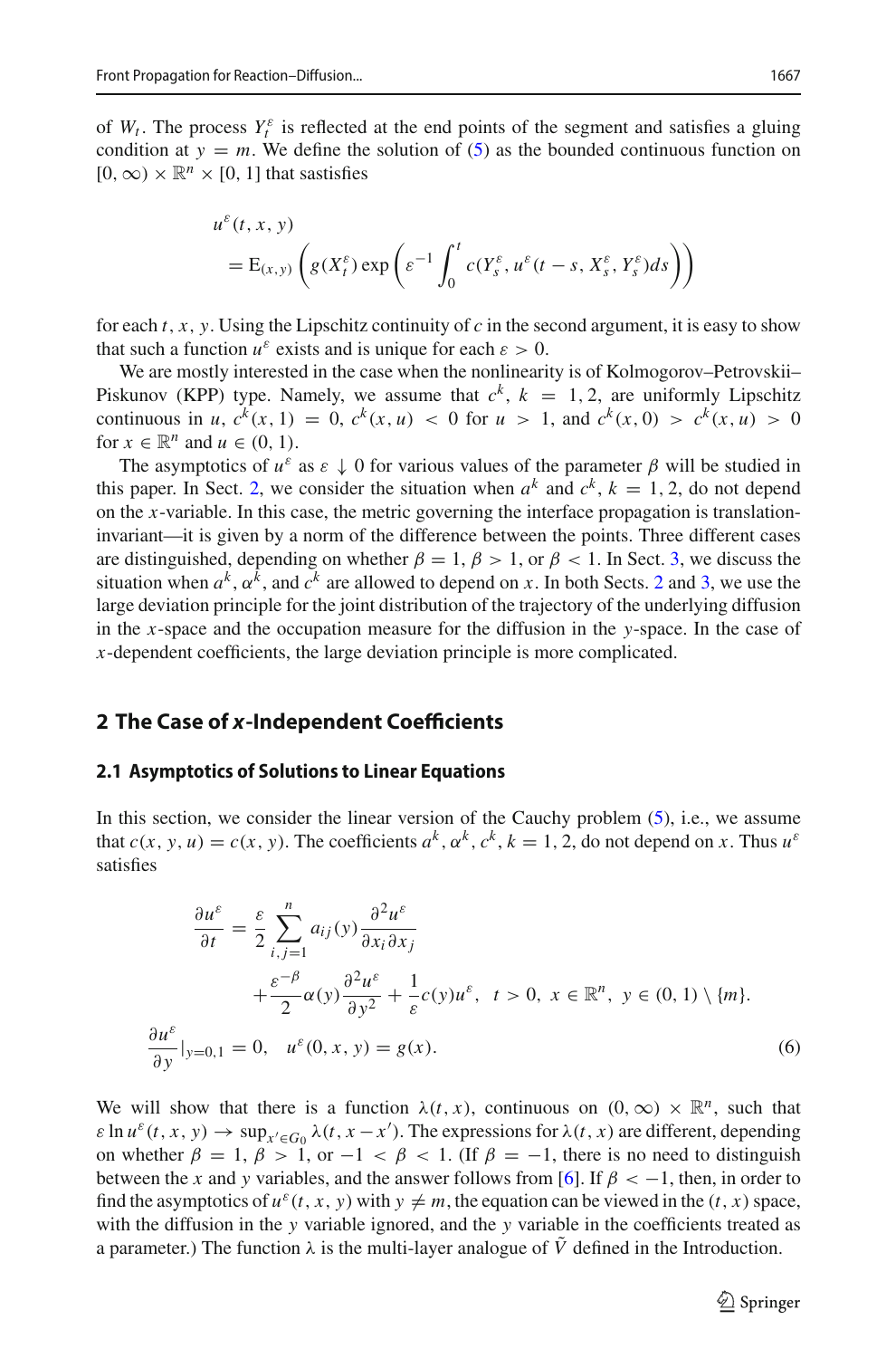First consider the case when  $\beta = 1$ . Let

$$
Lu(y) = \frac{1}{2}\alpha(y)u''(y)
$$

be the operator on  $C([0, 1])$  with the domain  $D(L)$  that consists of functions satisfying

$$
u \in C^1([0, 1]), \quad \alpha u'' \in C([0, 1]), \quad u'(0) = u'(1) = 0.
$$

Let  $Y_t^{\varepsilon}$  be the process s with values on [0, 1], whose generator is  $\varepsilon^{-\beta}L$ . Thus, if the initial value of the process  $Y_t^{\varepsilon}$  is *y*, the process formally satisfies

$$
dY_t^{\varepsilon} = \frac{1}{\sqrt{\varepsilon^{\beta}}} \sigma(Y_t^{\varepsilon}) dV_t, \quad Y_0^{\varepsilon} = y,
$$

where  $\sigma = \sqrt{\alpha}$  and  $V_t$  is a one-dimensional Brownian motion. ( $Y_t^{\varepsilon}$  is reflected at the end points of the segment and satisfies a gluing condition at  $y = m$ .)

Given initial values  $X_0^{\varepsilon} = x$  and  $Y_0^{\varepsilon} = y$ , define

$$
X_t^{\varepsilon} = x + \sqrt{\varepsilon} \int_0^t A(Y_s^{\varepsilon}) dW_s,
$$

where *A* is the positive-definite symmetric square root of the matrix  $a = (a_{ij})$  and  $W_t$  is an *n*-dimensional Brownian motion independent of  $V_t$ . Note that  $X_t^{\varepsilon}$  also depends on  $\beta$ , although this is not reflected in the notation.

We will repeatedly make use of the following simple observation (compare with [\[11](#page-18-0)], Ch. 3). Let  $\Lambda_z^{\varepsilon}$  be a family of probability measures on  $(M, \mathcal{B}(M))$ , where  $(M, d)$  is a metric space,  $\varepsilon > 0$  is a small parameter, and *z* is an additional parameter (for example,  $\Lambda_z^{\varepsilon}$  may be the measures induced by processes that start at an initial point *z*). Suppose that  $S_z$  is the action functional for  $\Lambda_z^{\varepsilon}$  with normalizing coefficient  $\varepsilon^{-1}$ , uniformly in *z*. Then for continuous functions  $0 \le \varphi \le C$  and  $\psi \le C$  on *M*,

<span id="page-5-0"></span>
$$
\lim_{\varepsilon \downarrow 0} \left( \varepsilon \ln \int_M \varphi(x) \exp\left(\frac{\psi(x)}{\varepsilon}\right) d\Lambda_z^{\varepsilon} \right) = \sup_{x \in \text{supp}(\varphi)} (\psi(x) - S_z(x)),\tag{7}
$$

uniformly in *z*.

If  $\psi$  is not continuous, we can still estimate the left-hand side of [\(7\)](#page-5-0) from above. Namely, for  $\eta > 0$  define  $S_z^{\eta}(x) = \inf_{y:d(y,x) \leq \eta} S_z(y)$ . Then it is not difficult to see that

<span id="page-5-1"></span>
$$
\lim_{\varepsilon \downarrow 0} \left( \varepsilon \ln \int_M \varphi(x) \exp\left(\frac{\psi(x)}{\varepsilon}\right) d\Lambda_z^{\varepsilon} \right) \le \sup_{x \in \text{supp}(\varphi)} (\psi(x) - S_z^{\eta}(x)),\tag{8}
$$

uniformly in *z*.

For  $f \in C([0, 1])$ , let  $H(f)$  be the top eigenvalue of the operator  $L_f u = Lu + fu$ . Let  $M_{[0,1]}$  be the space of probability measures on ([0, 1],  $B([0, 1])$ ). Let  $M'_{[0,1]} = \{ \mu \in \mathbb{R}^3 : \mu \geq 0 \}$  $M_{[0,1]}$ :  $\mu({m}) = 0$ . Let  $\mu_{t,y}^{\varepsilon}$  be the normalized occupation measure on ([0, 1],  $B([0, 1])$ ) of the process  $Y^{\varepsilon}$  (with  $Y_0^{\varepsilon} = y$ ) on the interval [0, *t*], i.e.,  $\mu_{t,y}^{\varepsilon}(B) = \int_0^t \chi_B(Y_s^{\varepsilon}) ds/t$ ,  $B \in \mathcal{B}([0, 1]).$ 

For  $\mu \in \mathcal{M}_{[0,1]}$ , define

$$
I(\mu) = \sup_{f \in C([0,1])} \left( \int_0^1 f d\mu - H(f) \right).
$$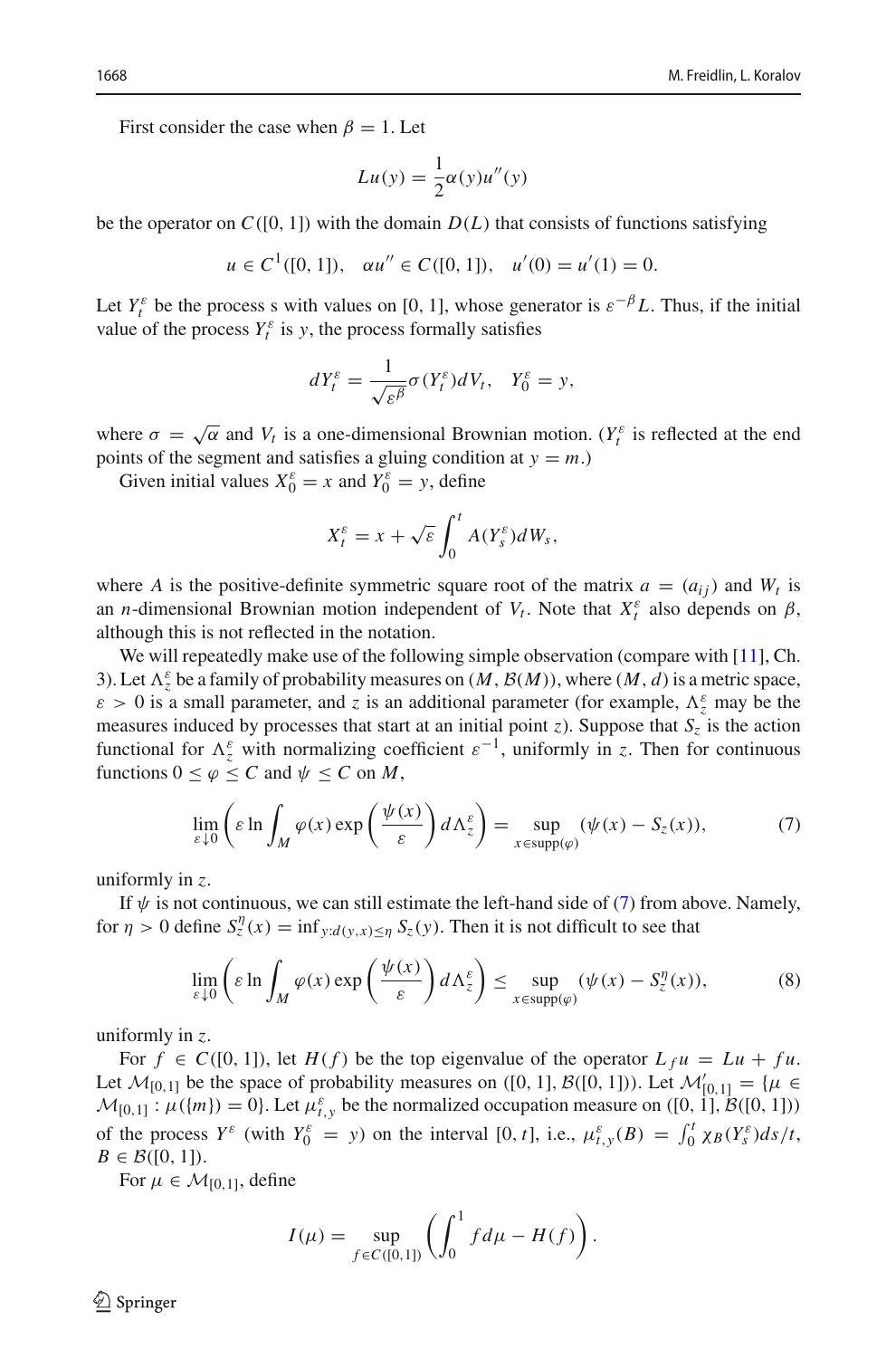Then *tI* is the action functional for  $\mu_{t,y}^{\varepsilon}$ , uniformly in  $(t, y) \in [a, b] \times [0, 1]$  if  $0 < a < b$ (see [\[11](#page-18-0)[,13](#page-18-2)] (Ch. 10)). Let

$$
J = \{ p = (p_1, p_2) : p_1 + p_2 = 1, p_1, p_2 \ge 0 \}.
$$

This space is endowed with the metric  $d_J((p'_1, p'_2), (p''_1, p''_2)) = |p'_1 - p''_1|$ . For  $p \in J$  and  $\mu \in \mathcal{M}'_{[0,1]}$ , define  $p_{\mu} = (\mu(I_1), \mu(I_2))$  and

$$
S(p) = \inf_{\mu: p_{\mu} = (p_1, p_2)} I(\mu).
$$
 (9)

Thus *t S* is the action functional, uniformly in  $(t, y) \in [a, b] \times [0, 1]$ , for the family of measures on *J* induced by the random vectors  $(\mu_{t,y}^{\varepsilon}(I_1), \mu_{t,y}^{\varepsilon}(I_2))$ . Such measures (which also depend on  $\beta$ ) will be denoted by  $\Lambda_{t,y}^{\varepsilon}$ , i.e.,

$$
\Lambda_{t,y}^{\varepsilon}(A) = \mathbf{P}\left(p_{\mu_{t,y}^{\varepsilon}} \in A\right), \quad A \in \mathcal{B}(J).
$$

In order to derive the asymptotics of  $u^{\varepsilon}(t, x, y)$ , we will show that the main contribution to the expectation in the Feynman–Kac formula comes from the event where the trajectories of the underlying diffusion spend an asymptotically non-random proportion of time  $p_1$  in the region where  $y \in I_1$ , and an asymptotically non-random proportion of time  $p_2$  in the region where  $y \in I_2$ . Assuming that  $p_1$  and  $p_2$  are known, we will derive the expression for the contribution to the expectation in the Feynman–Kac formula, and then maximize the expression under the condition that  $p_1 + p_2 = 1$ .

Let  $a^1 = (a_{ij}^1), a^2 = (a_{ij}^2)$ . For  $v \in \mathbb{R}^n$ , define

$$
R(p, v) = \frac{1}{2}((p_1a^1 + p_2a^2)^{-1}v, v),
$$
  
\n
$$
T(p) = p_1c^1 + p_2c^2.
$$

Now we can write the expression for  $\lambda(t, x)$  in the case when  $\beta = 1$ ,

<span id="page-6-0"></span>
$$
\lambda(t, x) = \sup_{p} \left( t \left( T(p) - S(p) - R\left( p, \frac{x}{t} \right) \right) \right). \tag{10}
$$

Next consider the case  $\beta > 1$ . The difference from the case with  $\beta = 1$  is that now the values of  $p_1$  and  $p_2$  are prescribed. Namely, let  $\pi$  be the invariant measure for the process *Y*<sup>*y*,ε</sup> (the invariant measure doesn't depend on  $\varepsilon$  or  $\beta$ ). The expression for  $\lambda(t, x)$  in the case when  $\beta > 1$  is

<span id="page-6-1"></span>
$$
\lambda(t, x) = t \left( T(p_{\pi}) - R\left(p_{\pi}, \frac{x}{t}\right) \right). \tag{11}
$$

Finally, consider  $-1 < \beta < 1$ . In this case, we again have minimization in p, but the term *S*(*p*) is not present. Namely, define

<span id="page-6-2"></span>
$$
\lambda(t, x) = \sup_{p} \left( t \left( T(p) - R\left(p, \frac{x}{t}\right) \right) \right). \tag{12}
$$

<span id="page-6-3"></span>**Theorem 2.1** *Under the above assumptions,*

$$
\lim_{\varepsilon \downarrow 0} \varepsilon \ln(u^{\varepsilon}(t, x, y)) = \sup_{x' \in G_0} \lambda(t, x - x')
$$
\n(13)

*uniformly on every compact*  $K \subset (0, \infty) \times \mathbb{R}^n \times [0, 1]$ *, where*  $\lambda$  *is given by* [\(10\)](#page-6-0) *if*  $\beta = 1$ *, by* [\(11\)](#page-6-1) *if*  $\beta > 1$ *, and* [\(12\)](#page-6-2) *if*  $-1 < \beta < 1$ *.*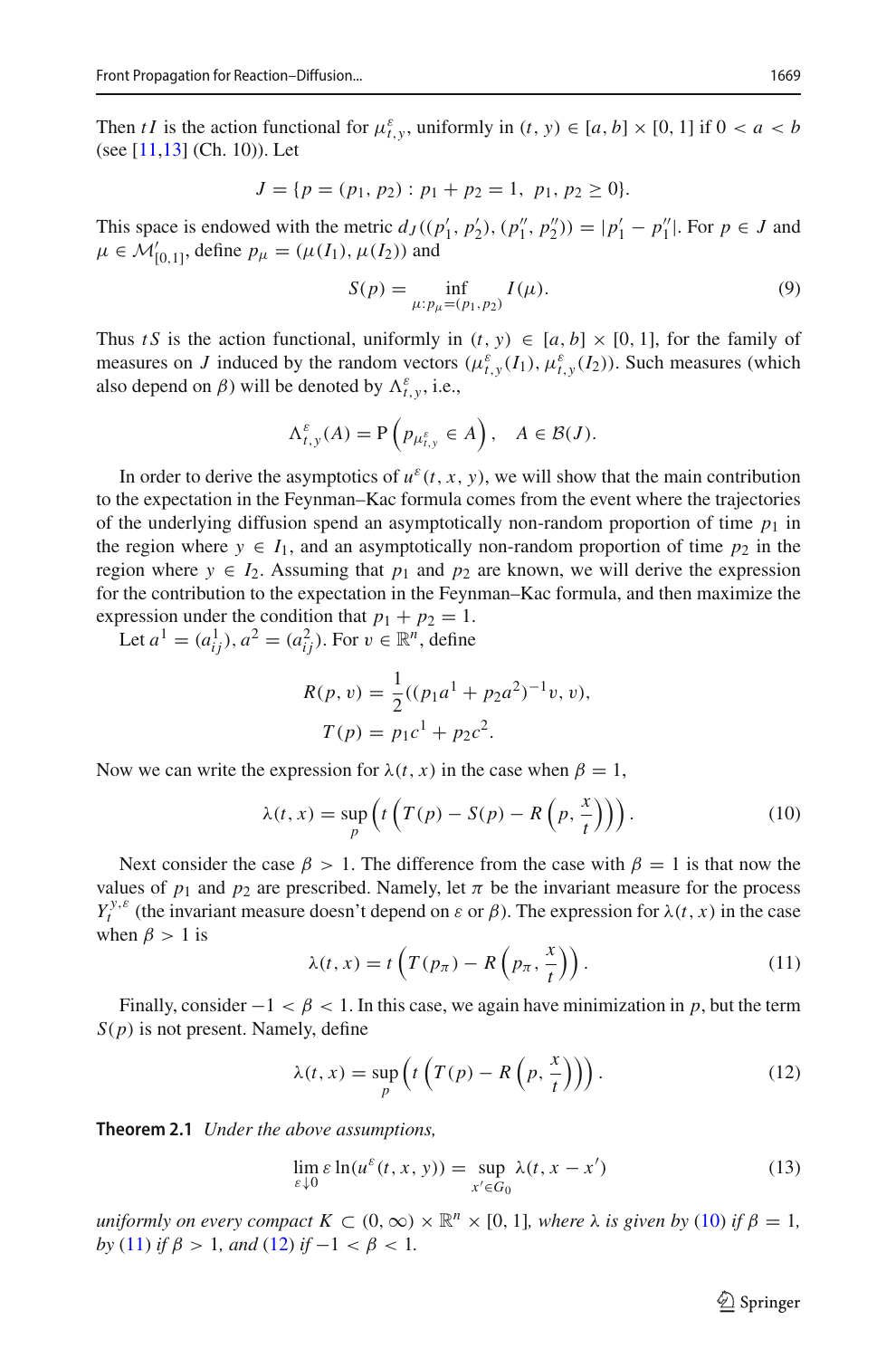*Proof* Fix  $t > 0$ . Let  $M_t^{x, p, \varepsilon}$  be the measure on  $C = C([0, t], \mathbb{R}^n)$  induced by the process  $X_t^{\varepsilon}$ conditioned on  $\Lambda_{t,y}^{\varepsilon}(\{p\}) = 1$  (obesrve that there is no dependence on *y* or  $\beta$  in  $M_t^{x,p,\varepsilon}$ , as follows from the definition of the process  $X_t^{\varepsilon}$ ).

By the Feynman–Kac formula,

<span id="page-7-0"></span>
$$
u^{\varepsilon}(t, x, y) = \mathcal{E}_{(x, y)} \left( g(X_t^{\varepsilon}) \exp \left( \varepsilon^{-1} \int_0^t c(Y_s^{\varepsilon}) ds \right) \right)
$$
  
= 
$$
\int_J \exp(\varepsilon^{-1} t (c^1 p_1 + c^2 p_2)) \int_C g(\varphi_t) dM_t^{x, p, \varepsilon}(\varphi) d\Lambda_{t, y}^{\varepsilon}(p).
$$
 (14)

For a compact  $\overline{K} \subset \mathbb{R}^n$ , the action functional for  $M_t^{x, p, \varepsilon}$  is given, uniformly in  $(x, p) \in \overline{K} \times J$ , by  $\int_0^t R(p, \varphi'(s))ds$  when  $\varphi(0) = x$  (and is equal to  $-\infty$  otherwise). Therefore, by [\(7\)](#page-5-0),

$$
\lim_{\varepsilon \downarrow 0} \left( \varepsilon \ln \int_{\mathcal{C}} g(\varphi_t) dM_t^{x, p, \varepsilon}(\varphi) \right) = - \inf_{\varphi: \varphi(0) = x, \varphi(t) \in G_0} \int_0^t R(p, \varphi'(s)) ds
$$

$$
= - \inf_{x' \in G_0} tR \left( p, \frac{x - x'}{t} \right),
$$

uniformly in  $(x, p) \in \overline{K} \times J$ . Substituting this in [\(14\)](#page-7-0), we get

<span id="page-7-1"></span>
$$
\lim_{\varepsilon \downarrow 0} \varepsilon \ln(u^{\varepsilon}(t, x, y)) = \lim_{\varepsilon \downarrow 0} \varepsilon \ln \int_{J} \exp \left( \varepsilon^{-1} t \left( T(p) - \inf_{x' \in G_0} R\left( p, \frac{x - x'}{t} \right) \right) \right) d \Lambda_{t, y}^{\varepsilon}(p). \tag{15}
$$

When  $\beta = 1$ , we use [\(7\)](#page-5-0) and the fact that *tS* is the action functional for the family  $\Lambda_{t,y}^{\varepsilon}$  in order to obtain

$$
\lim_{\varepsilon \downarrow 0} \varepsilon \ln(u^{\varepsilon}(t, x, y)) = \sup_{x' \in G_0} \sup_{p} \left( t \left( T(p) - S(p) - R\left( p, \frac{x - x'}{t} \right) \right) \right),
$$

uniformly in  $(x, y) \in \overline{K} \times [0, 1]$ . Next, consider the case when  $\beta > 1$ . If  $U \subseteq J$  is an open neighborhood of  $p_{\pi}$ , then, for each  $C > 0$ ,

$$
\Lambda_{t,y}^{\varepsilon}(U) \ge 1 - \exp(-\varepsilon^{-1}C)
$$

for all sufficiently small  $\varepsilon$ . Therefore, the main contribution to the integral in [\(15\)](#page-7-1) comes from an arbitrarily small neighborhood of  $p_{\pi}$ , which implies that

$$
\lim_{\varepsilon \downarrow 0} \varepsilon \ln(u^{\varepsilon}(t, x, y)) = \sup_{x' \in G_0} t \left( T(p_{\pi}) - R\left(p_{\pi}, \frac{x - x'}{t}\right) \right),
$$

uniformly in  $(x, y) \in \overline{K} \times [0, 1]$ . Finally, if  $-1 < \beta < 1$ , then for each nonempty open set  $U \subseteq J$  and each  $c > 0$  we have

$$
\Lambda_{t,y}^{\varepsilon}(U) \ge \exp(-\varepsilon^{-1}c)
$$

for all sufficiently small  $\varepsilon$ . Therefore,

$$
\lim_{\varepsilon \downarrow 0} \varepsilon \ln(u^{\varepsilon}(t, x, y)) = \sup_{x' \in G_0} \sup_{p} \left( t \left( T(p) - R\left(p, \frac{x - x'}{t}\right) \right) \right),
$$

uniformly in  $(x, y) \in \overline{K} \times [0, 1]$ . We have thus justified [\(12\)](#page-6-2) in all the three cases for fixed *t* > 0. Let us now show that the convergence is uniform on  $K \subset (0, \infty) \times \mathbb{R}^n \times [0, 1]$ . From the Feynman–Kac formula it follows that for  $\delta < t$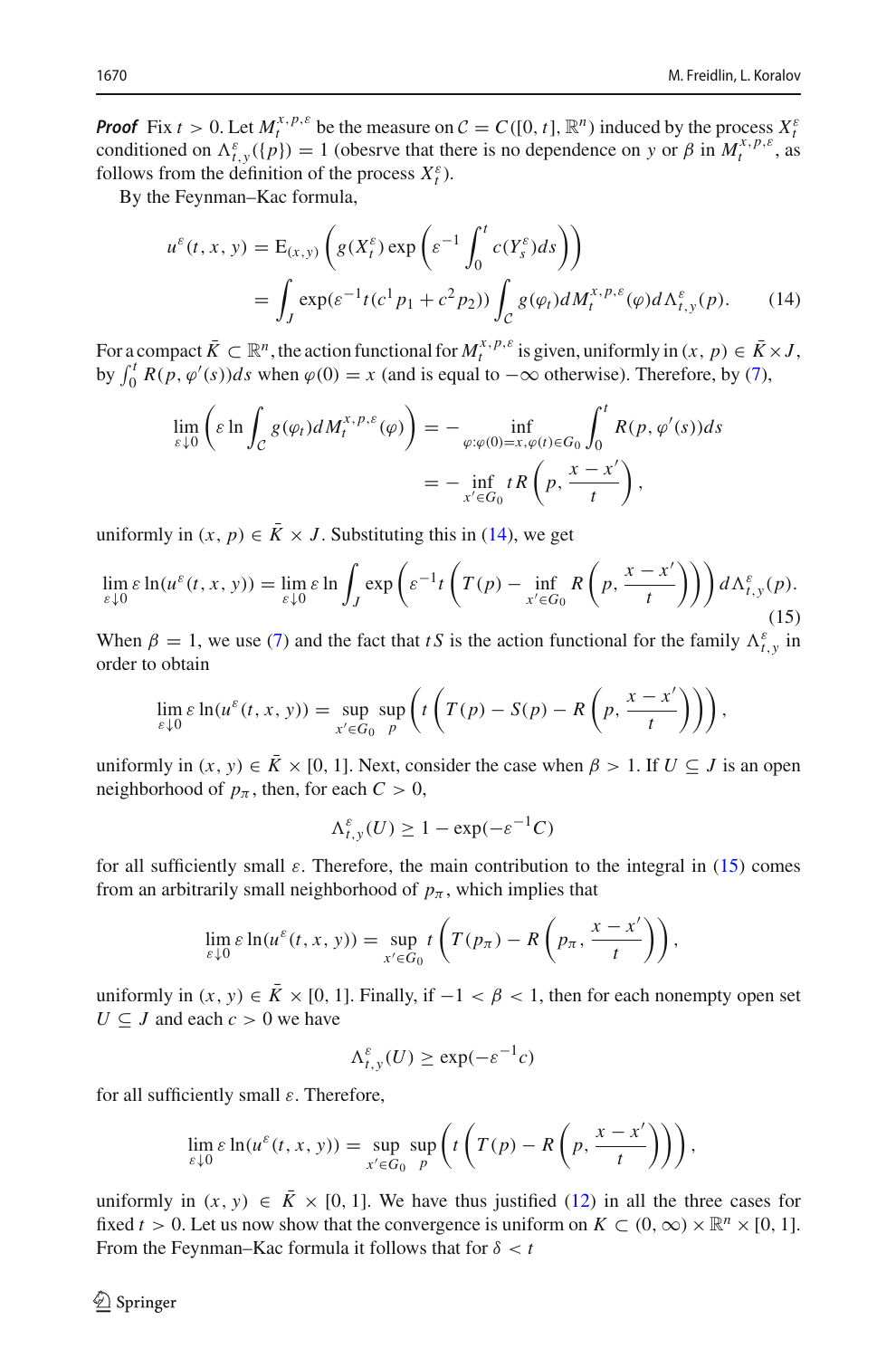$$
E_{(x,y)}\left(u^{\varepsilon}(t-\delta, X_{\delta}^{\varepsilon}, Y_{\delta}^{\varepsilon})\right)\leq u^{\varepsilon}(t,x,y)\leq \exp\left(\frac{\delta \max(c^1,c^2)}{\varepsilon}\right)E_{(x,y)}\left(u^{\varepsilon}(t-\delta, X_{\delta}^{\varepsilon}, Y_{\delta}^{\varepsilon})\right).
$$

Considering the contribution to the expectation from the events  $X_{\delta}^{\varepsilon} - x \le \eta$  and  $X_{\delta}^{\varepsilon} - x \le \eta$  $\eta$  and using the large deviations estimates on the process  $X_t^{\varepsilon}$ , we see that for each  $\eta > 0$  and  $\alpha > 0$  there exist  $\delta_0 > 0$ ,  $\varepsilon_0 > 0$  such that

$$
\frac{1}{2} \inf_{x':\|x'-x\|\leq \eta} \inf_{y\in [0,1]} u^{\varepsilon}(t-\delta,x',y) \n\leq u^{\varepsilon}(t,x,y) \n\leq \exp\left(\frac{\delta}{\varepsilon}\right) \sup_{x':\|x'-x\|\leq \eta} \sup_{y\in [0,1]} u^{\varepsilon}(t-\delta,x',y) + \exp\left(\frac{t \max(c^1,c^2)-\alpha}{\varepsilon}\right),
$$

when  $\delta < \delta_0$ ,  $\varepsilon < \varepsilon_0$ . Together with the convergence in [\(12\)](#page-6-2) for fixed  $t > 0$  and the continuity of the right hand side of [\(12\)](#page-6-2), this is enough to conclude that the convergence is uniform on  $K \subset (0,\infty) \times \mathbb{R}^n \times [0,1].$ 

*Remark* In the proof of Theorem [2.1](#page-6-3) we saw that for each  $r, \delta > 0$ 

$$
\varepsilon \ln \mathcal{E}_{(x,y)} \left( g(X_t^{\varepsilon}) \exp(\varepsilon^{-1} \int_0^t c(Y_s^{\varepsilon}) ds), \ X_t^{\varepsilon} \in B_r(x_0) \right) \geq \lambda(t, x - x_0) - \delta
$$

for all sufficiently small  $\varepsilon$ , where  $x_0 \in \text{Int}(G_0)$ . The same argument gives the bound if we restrict the expectation to the event that  $X_t^{\varepsilon}$  closely follows the segment connnecting *x* to  $x_0$ . More precisely, let  $\varphi : [0, t] \to \mathbb{R}^n$  be the linearly parametrized segment with  $\varphi(0) = x$ ,  $\varphi(t) = x_0$ . Then

<span id="page-8-1"></span>
$$
\varepsilon \ln \mathcal{E}_{(x,y)} \left( g(X_t^{\varepsilon}) \exp(\varepsilon^{-1} \int_0^t c(Y_s^{\varepsilon}) ds), \sup_{s \in [0,t]} \| X_s^{\varepsilon} - \varphi(s) \| \le \delta \right) \ge \lambda(t, x - x_0) - \delta
$$
\n(16)

for all sufficiently small  $\varepsilon$ , uniformly on every compact  $K \subset (0,\infty) \times \mathbb{R}^n \times [0,1]$ .

*Remark* For  $t_1, t_2 \geq 0$ , we have

<span id="page-8-0"></span>
$$
\lambda(t_1 + t_2, x_1 + x_2) \ge \lambda(t_1, x_1) + \lambda(t_2, x_2). \tag{17}
$$

Indeed, suppose that  $G_0 = B_{r_0}(0)$  (the ball of radius  $r_0$  around the origin). By Theorem [2.1,](#page-6-3) for each  $\delta > 0$  there is  $r > 0$  such that, for all sufficiently small  $\varepsilon$ ,

 $u^{\varepsilon}(t_1, x', y') \ge \exp((\lambda(t_1, x_1) - \delta)/\varepsilon)$ 

when  $x' \in B_r(x_1)$ . Let  $\tilde{g}$  be a continuous function taking values in [0, 1] that is equal to one on  $B_r/2(x_1)$  and equal to zero outside  $B_r(x_1)$ . Applying Theorem [2.1](#page-6-3) again, this time on the interval  $[0, t_2]$ , with initial function  $\tilde{g}$ , and using the semigroup property of solutions to the linear equation, we obtain

$$
u^{\varepsilon}(t_1+t_2, x_1+x_2, y) \ge \exp((\lambda(t_1, x_1)-\delta)/\varepsilon)\exp((\lambda(t_2, x_2)-\delta)/\varepsilon),
$$

and therefore

$$
\varepsilon \ln u^{\varepsilon}(t_1 + t_2, x_1 + x_2, y) \geq \lambda(t_1, x_1) + \lambda(t_2, x_2) - 2\delta.
$$

The left hand side can be made arbitrarily close to  $\lambda(t_1+t_2, x_1+x_2)$  by selecting a sufficiently small  $r_0$  and a sufficiently small  $\varepsilon$ . Thus, since  $\delta > 0$  was arbitrary, we obtain [\(17\)](#page-8-0).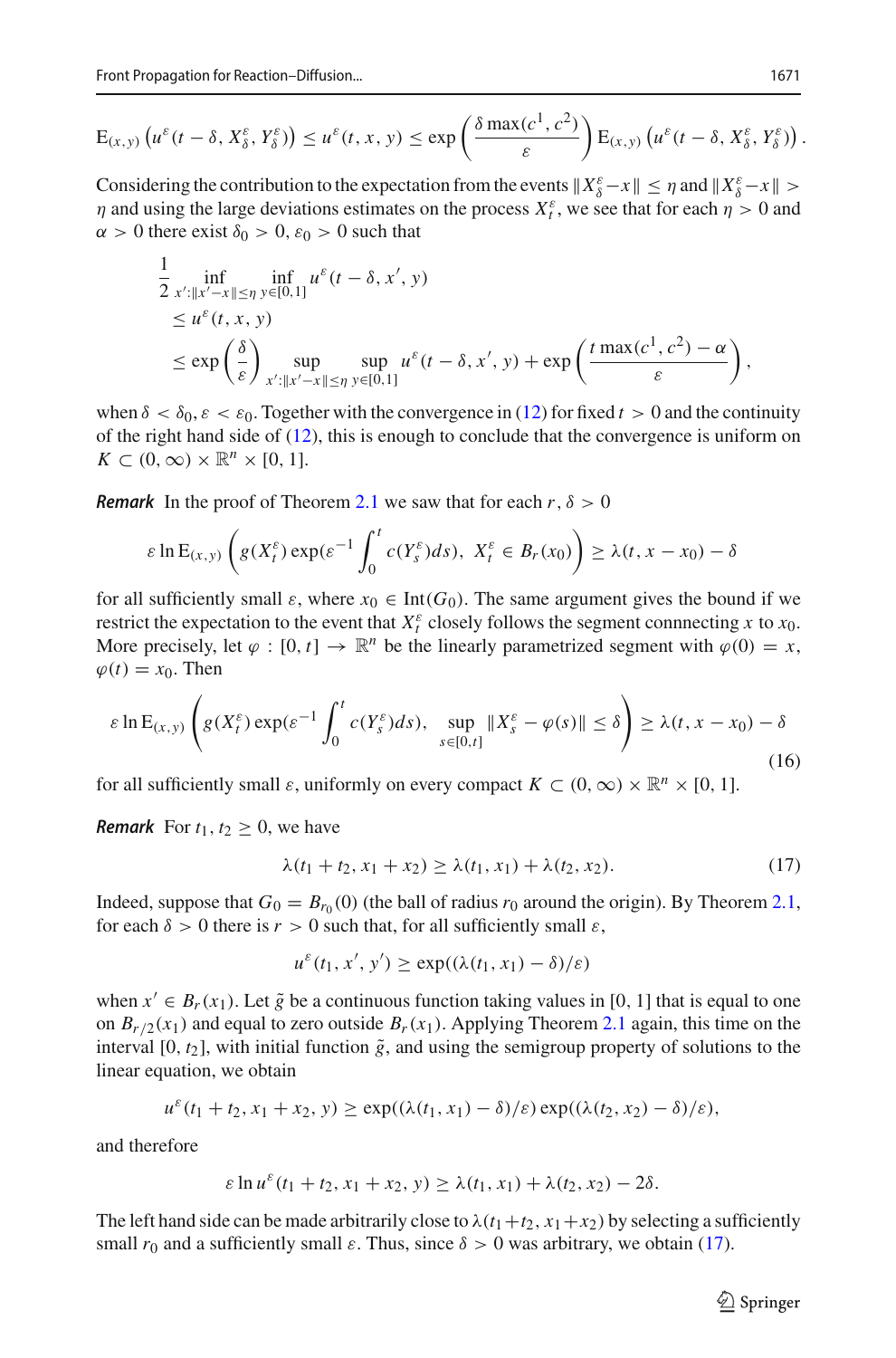### <span id="page-9-1"></span>**2.2 Asymptotics of Solutions to Reaction–Diffusion Equations**

In this section we consider the Cauchy problem for the reaction–diffusion equation  $(5)$ . It is assumed that  $a^k$ ,  $c^k$ ,  $k = 1, 2$ , do not depend on *x*. Thus

$$
c(y, u) = \begin{cases} c^1(u), & y \in (0, m) \\ c^2(u), & y \in (m, 1). \end{cases}
$$

Let  $\tilde{c}^1 = c^1(0), \tilde{c}^2 = c^2(0)$ . Consider the linear problem [\(6\)](#page-4-1) with  $c^1$ ,  $c^2$  replaced by  $\tilde{c}^1$ ,  $\tilde{c}^2$ . Let  $\lambda(t, x)$  be given by [\(10\)](#page-6-0) if  $\beta = 1$ , by [\(11\)](#page-6-1) if  $\beta > 1$ , and [\(12\)](#page-6-2) if  $-1 < \beta < 1$ .

Define the norm  $||x||$  via the condition

$$
\lambda(\|x\|,x)=0.
$$

From the definition of  $\lambda$ , in each of the cases it follows that  $\lambda(|a|t, ax) = |a|\lambda(t, x)$ , and therefore  $\|ax\| = |a|\|x\|$ . The triangle inequality follows from [\(17\)](#page-8-0), and so  $\|\cdot\|$  is indeed a norm. Let  $d(x_1, x_2) = ||x_1 - x_2||$ . Define

$$
G_t = \{x \in \mathbb{R}^n : d(x, G_0) \le t\}.
$$

<span id="page-9-2"></span>Note that the growth of  $G_t$  is described by the Huygens principle in the (translation-invariant) metric *d*.

**Theorem 2.2** *If*  $u^{\varepsilon}(t, x, y)$  *is the solution of* [\(5\)](#page-3-0) *and c is of KPP type, then, for each t* > 0*,* 

$$
\lim_{\varepsilon \downarrow 0} u^{\varepsilon}(t, x, y) = 0
$$

*uniformly on every compact*  $K \subset (\mathbb{R}^n \setminus G_t) \times [0, 1]$ *, and* 

$$
\lim_{\varepsilon \downarrow 0} u^{\varepsilon}(t, x, y) = 1
$$

*uniformly on every compact*  $K \subset Int(G_t) \times [0, 1]$ *.* 

*Proof* Let  $\tilde{u}$  be the solution of the linear problem [\(6\)](#page-4-1) with  $c^1$ ,  $c^2$  replaced by  $\tilde{c}^1$ ,  $\tilde{c}^2$ . Since  $c^{k}(u) < \tilde{c}^{k}$  for  $0 \le u \le 1$  (the nonlinearity is of KPP type), it is clear that  $u \le \tilde{u}$ . By Theorem [2.1,](#page-6-3)  $\lim_{\varepsilon \downarrow 0} \tilde{u}^{\varepsilon}(t, x, y) = 0$  uniformly on every compact  $K \subset (\mathbb{R}^n \setminus G_t) \times [0, 1]$ , and therefore  $\lim_{\varepsilon \downarrow 0} u^{\varepsilon}(t, x, y) = 0$  uniformly on *K*.

Now consider a compact *K* such that  $K \subset Int(G_t) \times [0, 1]$ . Let  $\eta > 0$  and  $(x_0, y_0) \in K$ . Assume that  $x_0 \notin G_0$ . Let  $t_0 = d(x_0, G_0) < t$ . Let us show that there is  $\delta > 0$  such that

<span id="page-9-0"></span>
$$
u^{\varepsilon}(t_0, x, y) \ge \exp(-\varepsilon^{-1}\eta)
$$
\n(18)

for all sufficiently small  $\varepsilon$  when  $\|x - x_0\| \le \delta$ . Let  $\lambda(t, x) = \sup_{x' \in G_0} \lambda(t, x - x')$ . Given  $\delta_1 > 0$ , we can choose  $x_1 \in Int(G_0)$  and  $\delta > 0$  in such a way that for each x we have  $\lambda(t_0 - \delta_1 - s, \varphi(s)) < 0$  for  $s \le t_0 - 2\delta_1$ , where  $\varphi$  is the linearly parametrized segment  $\varphi : [0, t_0 - \delta_1] \to \mathbb{R}^n$ ,  $\varphi(0) = x$ ,  $\varphi(t_0) = x_1$ . Taking, if necessary, a smaller value of  $\delta$ , we can make sure that  $\lambda(t_0 - \delta_1 - s, \psi(s)) < -\delta$  for  $s \le t_0 - 2\delta_1$  whenever  $\psi : [0, t_0 - \delta_1] \to \mathbb{R}^n$ is such that  $\|\varphi(s) - \psi(s)\| \leq \delta$  for all *s*. Let  $\hat{\varphi} : [0, t_0] \to \mathbb{R}^n$  be defined via

$$
\hat{\varphi}(s) = \begin{cases} x, & s \in [0, \delta_1] \\ \varphi(s - \delta_1), & s \in [\delta_1, t_0]. \end{cases}
$$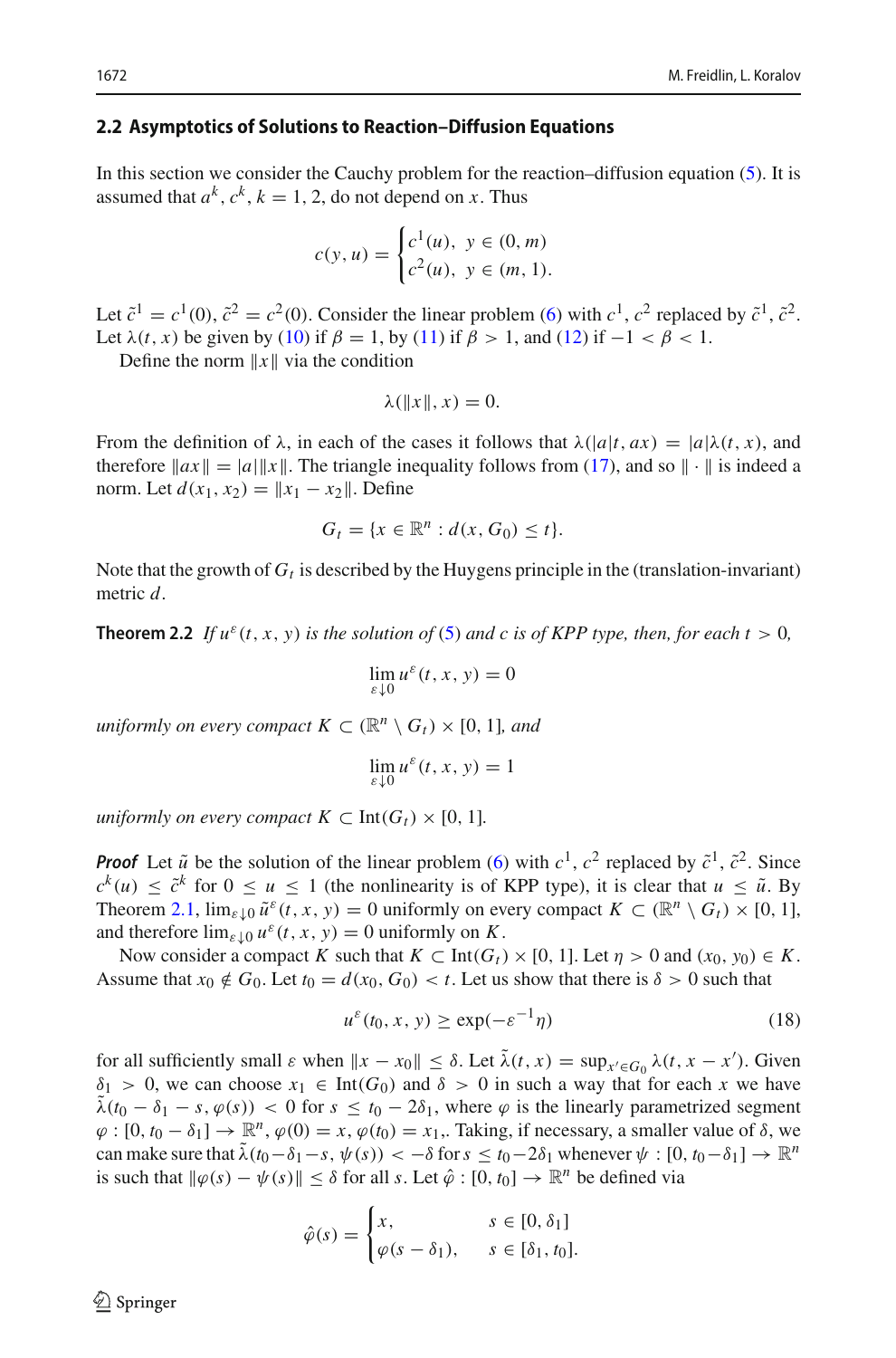By the Feynman–Kac formula (which defines the solution),

$$
u^{\varepsilon}(t_{0}, x, y)
$$
\n
$$
= E_{(x,y)} \left( g(X_{t_{0}}^{\varepsilon}) \exp \left( \varepsilon^{-1} \int_{0}^{t_{0}} c(Y_{s}^{\varepsilon}, u^{\varepsilon}(t_{0} - s, X_{s}^{\varepsilon}, Y_{s}^{\varepsilon})) ds \right) \right)
$$
\n
$$
\geq E_{(x,y)} \left( g(X_{t_{0}}^{\varepsilon}) \exp \left( \varepsilon^{-1} \int_{0}^{t_{0}} c(Y_{s}^{\varepsilon}, u^{\varepsilon}(t_{0} - s, X_{s}^{\varepsilon}, Y_{s}^{\varepsilon})) ds \right), \sup_{s \in [0, t_{0}]} \| X_{s}^{\varepsilon} - \hat{\varphi}(s) \| \leq \delta \right).
$$
\n(19)

Observe that  $\tilde{u}^{\varepsilon}(t_0-s, x, y) \to 0$  uniformly for  $(s, x)$  such that  $\delta_1 \leq s \leq t_0-\delta_1$ ,  $||x-\hat{\varphi}(s)|| \leq$ δ, since ε ln  $\tilde{u}^ε(t_0 - s, x, y)$  →  $\tilde{λ}(t_0 - s, x) < -δ$ . Since  $u^ε ≤ \tilde{u}^ε$ , the right hand side of [\(19\)](#page-10-0) can be estimated from below, for all sufficiently small  $\varepsilon$ , by

<span id="page-10-0"></span>
$$
\mathrm{E}_{(x,y)}\left(g(X_{t_0}^{\varepsilon})\exp\left(\varepsilon^{-1}\int_{\delta_1}^{t_0-\delta_1}(\tilde{c}(Y_s^{\varepsilon})-\delta)ds\right),\ \sup_{s\in[0,t_0]}\|X_s^{\varepsilon}-\hat{\varphi}(s)\|\right).
$$

Conditioning on the value of the process at time  $\delta_1$ , we estimate the value of this expression, from below, by the product  $R_1 \times R_2 \times R_3$ , where

$$
R_1 = \exp(-\varepsilon^{-1}(\delta t_0 + \delta_1 \max(\tilde{c}^1 + \tilde{c}^2))),
$$
  
\n
$$
R_2 = P_{(x,y)} \left( \sup_{s \in [0,\delta_1]} \|X_s^{\varepsilon} - x\| \le \frac{\delta}{2} \right),
$$
  
\n
$$
R_3 = \inf_{x',y': \|x'-x\| \le \frac{\delta}{2}} E_{(x',y')} \left( g\left(X_{t_0-\delta_1}^{\varepsilon}\right) \exp\left(\varepsilon^{-1} \int_0^{t_0-\delta_1} \tilde{c}(Y_s^{\varepsilon}) ds\right), \sup_{s \in [0,t_0-\delta_1]} \|X_s^{\varepsilon} - \varphi(s)\| \le \delta \right).
$$

It follows from [\(16\)](#page-8-1) that for all sufficiently small  $\delta_1$  and  $\delta$  (which may depend on  $\delta_1$ ),

$$
\varepsilon \ln R_3 \geq \inf_{x':\|x'-x\| \leq \frac{\delta}{2}} \tilde{\lambda}(t_0-\delta_1,x'-x_1) - \frac{\eta}{4} \geq -\frac{\eta}{2},
$$

provided that  $\varepsilon$  is sufficiently small. Also, for all sufficiently small  $\delta_1$  and  $\delta$  we have

$$
R_1, R_2 \geq \exp\left(-\frac{\varepsilon^{-1}\eta}{4}\right),\,
$$

for all sufficiently small  $\varepsilon$ . Thus  $u^{\varepsilon}(t_0, x, y)$  can be made larger than  $\exp(-\varepsilon^{-1}\eta)$  for all sufficiently small  $\varepsilon$ .

Now suppose that  $x_0 \in G_0$ . In this case, we can find  $\hat{g}$  such that  $0 \le \hat{g} \le g$ ,  $x_0 \notin \text{supp}(\hat{g})$ , and  $x_0 \in \text{Int}(\hat{G}_t)$ , where  $\hat{G}_t = \{x \in \mathbb{R}^n : d(x, \text{supp}(\hat{g})) \le t\}$ . Then, as shown above, there exist  $t_0 \in (0, t)$  and  $\delta > 0$  such that  $u^\varepsilon(t_0, x, y) \geq \hat{u}^\varepsilon(t_0, x, y) \geq \exp(-\varepsilon^{-1}\eta)$  for all sufficiently small  $\varepsilon$  and  $||x - x_0|| \le \delta$ , where  $\hat{u}$  is the solution with the initial data  $\hat{g}$ . Thus we have proved that [\(18\)](#page-9-0) holds for some  $t_0 \in (0, t)$ .

Consider now the diffusion process  $(X_t^{\varepsilon}, Y_t^{\varepsilon})$  starting at  $(x, y)$  such that  $||x - x_0|| \le \delta/2$ . Suppose  $\eta' > 0$  is fixed. Let

$$
\tau = \min(t - t_0, \inf\{s : u^{\varepsilon}(t - s, X^{\varepsilon}_s, Y^{\varepsilon}_s) \ge 1 - \eta'\}).
$$

 $\circled{2}$  Springer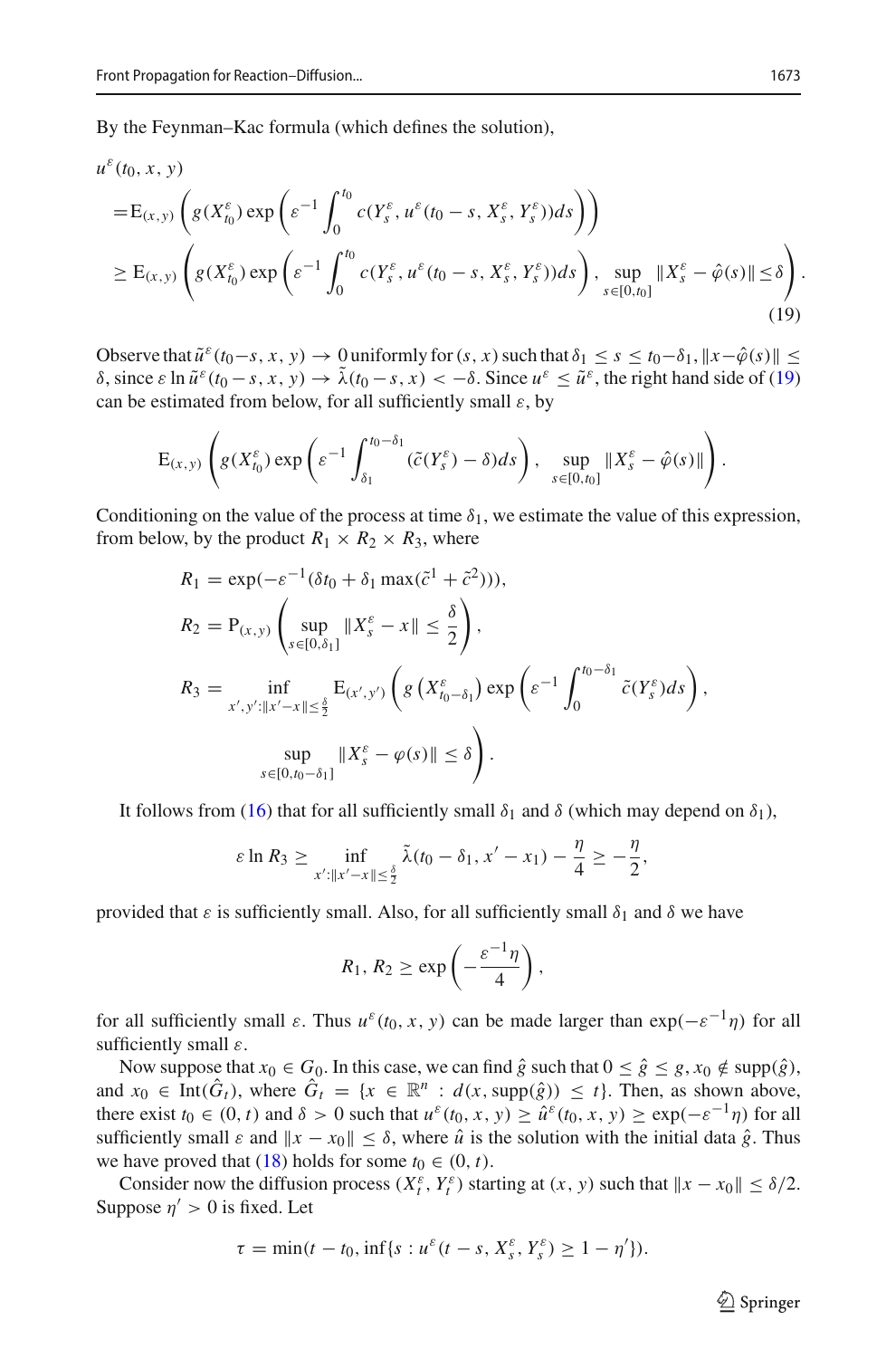Then

$$
u^{\varepsilon}(t,x,y)
$$

$$
\geq E_{(x,y)}\left(u(\tau,X_t^{\varepsilon},Y_t^{\varepsilon})\exp\left(\varepsilon^{-1}\int_0^{\tau}c(Y_s^{\varepsilon},u^{\varepsilon}(t-s,X_s^{\varepsilon},Y_s^{\varepsilon})ds\right),\sup_{s\in[0,\tau]}\|X_s^{\varepsilon}-x\|\leq\frac{\delta}{2}\right).
$$

On the event  $\{\tau = t - t_0, \sup_{s \in [0, \tau]} \|X_s^{\varepsilon} - x\| \leq \frac{\delta}{2}\},\$ we have

$$
u(\tau, X_{\tau}^{\varepsilon}, Y_{\tau}^{\varepsilon}) \exp\left(\varepsilon^{-1} \int_0^{\tau} c(Y_s^{\varepsilon}, u^{\varepsilon}(t-s, X_s^{\varepsilon}, Y_s^{\varepsilon}) ds\right) \geq \exp(-\varepsilon^{-1} \eta) \exp(\varepsilon^{-1} \hat{c}),
$$

where  $\hat{c} = \min_{k=1,2} \inf_{u \in [0,1-\eta']} (c^k(u))$ . The right hand side can be made larger than one by selecting a sufficiently small  $\eta$ . On the event  $\tau < t - t_0$ ,

$$
u(\tau, X_{\tau}^{\varepsilon}, Y_{\tau}^{\varepsilon}) \exp\left(\varepsilon^{-1} \int_0^{\tau} c(Y_s^{\varepsilon}, u^{\varepsilon}(t-s, X_s^{\varepsilon}, Y_s^{\varepsilon}) ds\right) \geq 1 - \eta'.
$$

Finally,

$$
\lim_{\varepsilon \downarrow 0} \mathbf{P}_{(x,y)} \left( \sup_{s \in [0,\tau]} \|X_s^{\varepsilon} - x\| \le \frac{\delta}{2} \right) = 1.
$$

Therefore,

$$
u^{\varepsilon}(t,x,y)\geq 1-2\eta'
$$

for all sufficiently small  $\varepsilon$  and  $(x, y) \in B_{\delta/2}(x_0) \times [0, 1]$ . Extracting a finite covering of *K* by such domains, we see that the estimate holds for  $(x, y) \in K$  for for all sufficiently small  $\varepsilon$ . Since  $n'$  was arbitrary, this implies the statement of the theorem.  $\varepsilon$ . Since  $\eta'$  was arbitrary, this implies the statement of the theorem.

# <span id="page-11-0"></span>**3 The Case of** *x***-Dependent Coefficients**

#### <span id="page-11-2"></span>**3.1 Asymptotics of Solutions to Linear Equations**

In this section, we again consider the linear version of the Cauchy problem  $(5)$ , but now allow the coefficients  $a^k$ ,  $\alpha^k$ ,  $c^k$ ,  $k = 1, 2$ , to depend on *x*. Thus  $u^{\varepsilon}$  satisfies

<span id="page-11-1"></span>
$$
\frac{\partial u^{\varepsilon}}{\partial t} = \frac{\varepsilon}{2} \sum_{i,j=1}^{n} a_{ij}(x, y) \frac{\partial^2 u^{\varepsilon}}{\partial x_i \partial x_j}
$$
  
+ 
$$
\frac{\varepsilon^{-\beta}}{2} \alpha(x, y) \frac{\partial^2 u^{\varepsilon}}{\partial y^2} + \frac{1}{\varepsilon} c(x, y) u^{\varepsilon}, \ t > 0, \ x \in \mathbb{R}^n, \ y \in (0, 1) \setminus \{m\}.
$$
  

$$
\frac{\partial u^{\varepsilon}}{\partial y}|_{y=0,1} = 0, \ u^{\varepsilon}(0, x, y) = g(x).
$$
 (20)

Recall that the pair of processes  $(X_t^{\varepsilon}, Y_t^{\varepsilon})$  starting at  $(x, y)$  has been defined in Sect. [1.](#page-0-1) In the case considered in Sect. [2.1,](#page-4-2) the main contribution to the expectation in [\(14\)](#page-7-0) comes from the event that the trajectoris of  $X_t^{\varepsilon}$  (starting at *x*) closely follow the linearly parametrized segment connecting *x* with *x*<sup> $\prime$ </sup>, where *x*<sup> $\prime$ </sup> is one of the points in  $G_0$ . Since the coefficients were spatially homogeneous, the contribution to the expectation from such an event depended only on the difference between *x* and *x'*. Now there is an optimal path  $\varphi : [0, t] \to \mathbb{R}^n$  such that the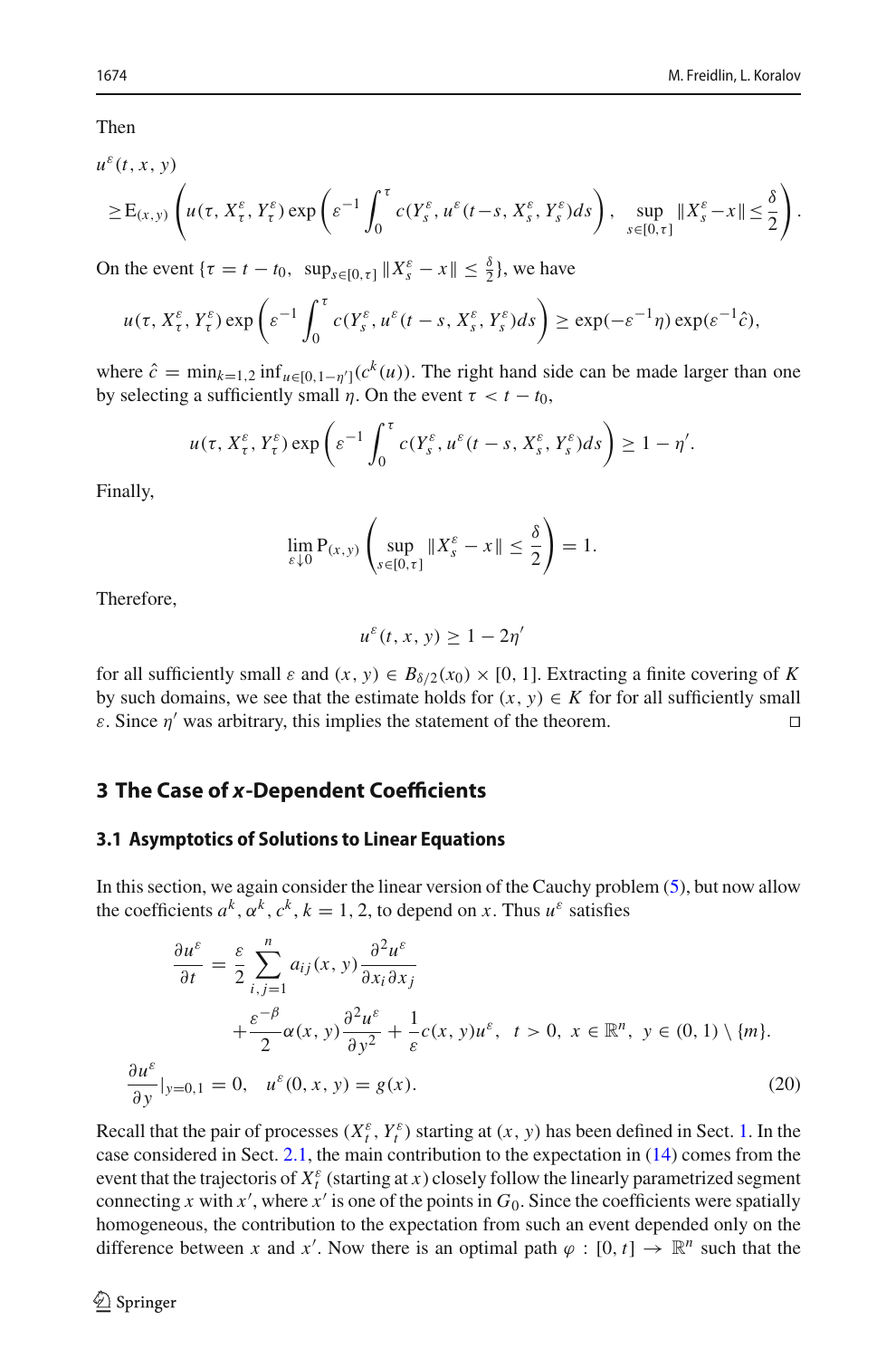trajectories of  $X_t^{\varepsilon}$  following in its vicinity give the main contribution to the expectation. The shape of the path depends on both initial point  $x$  and the final point  $x'$ , and will be determined by examining the behavior of the slow component jointly with the distribution of the fast component (when tracking the fast component, all the points of  $(0, m)$  can be identified, as well as all the points of  $(m, 1)$ , i.e., we can view the fast component as a process with just two distinct values).

Let  $K = \{1, 2\}$ . Consider the random occupation measure on  $(K \times [0, t], \mathcal{B}(K) \times$  $\mathcal{B}([0, t]))$ :

$$
\nu_{t,x,y}^{\varepsilon}(\{1\}\times\Delta)=\int_{\Delta}\chi_{[0,m)}(Y_{s}^{\varepsilon})ds,\quad\nu_{t,x,y}^{\varepsilon}(\{2\}\times\Delta)=\int_{\Delta}\chi_{(m,1]}(Y_{s}^{\varepsilon})ds,
$$

where  $\Delta \in \mathcal{B}([0, t])$  and  $(X_0^{\varepsilon}, Y_0^{\varepsilon}) = (x, y)$ . The space of measures on  $(K \times [0, t], \mathcal{B}(K) \times$  $B([0, t])$ ) whose marginals  $v_s$ ,  $s \in [0, t]$ , are probability measures on *K*, will be denoted by *M*. It is endowed with the Levy–Prohorov distance denoted by  $\rho$ .

Let C be the space of continuous functions on [0,  $t$ ] endowed with the distance d. Thus  $X^{\varepsilon}$  can be viewed as a random element of *C*.

For  $x, v \in \mathbb{R}^n$ , define

$$
R(p, x, v) = \frac{1}{2}((p_1 a^1(x) + p_2 a^2(x))^{-1}v, v).
$$

For  $\varphi \in \mathcal{C}$  and  $\nu \in \mathcal{M}$ , define

$$
\bar{R}(\nu,\varphi)=\int_0^t R(\nu_s,\varphi_s,\dot{\varphi}_s)ds,
$$

For  $f \in C([0, 1])$ , let  $H^x(f)$  be the top eigenvalue of the operator  $L_f^x u = \frac{1}{2}\alpha(x, y)u''(y) +$ *fu* (with the gluing condition at  $y = m$  and reflection at the end points). Let  $\pi(x)$  be the invariant measure for the process governed by this operator. For  $\mu \in \mathcal{M}_{[0,1]}$ , define

$$
I^{x}(\mu) = \sup_{f \in C([0,1])} \left( \int_{0}^{1} f d\mu - H^{x}(f) \right).
$$

For  $x \in \mathbb{R}^n$  and  $p \in J$ , define

$$
S(p, x) = \inf_{\mu: p_{\mu} = (p_1, p_2)} I^x(\mu).
$$

For  $\varphi \in \mathcal{C}$  and  $\nu \in \mathcal{M}$ , define

$$
\bar{S}(\nu,\varphi)=\int_0^t S(\nu_s,\varphi_s)ds.
$$

Let  $\tilde{\Lambda}_{t,x,y}^{\varepsilon}$ , be the measure on  $(M \times C, \rho \times d)$  induced by  $(\nu_{t,x,y}^{\varepsilon}, X^{\varepsilon})$  (with  $X_0^{\varepsilon} = x$  and  $Y_0^{\varepsilon} = y$ ). Note that  $\tilde{\Lambda}_{t,x,y}^{\varepsilon}$  also depends on  $\beta$  because of the dependence of  $Y_t^{\varepsilon}$  on  $\beta$ . The following theorem is proved, in a somewhat different form, in [\[15\]](#page-18-3).

<span id="page-12-0"></span>**Theorem 3.1** *If*  $\beta = 1$ , the family  $\tilde{\Lambda}_{t,x,y}^{\varepsilon}$  *obeys the large deviations principle with the action functional*

$$
L(\nu,\varphi)=\bar{R}(\nu,\varphi)+\bar{S}(\nu,\varphi),
$$

*uniformly in*  $(x, y)$  *on every compact*  $K \subset \mathbb{R}^n \times [0, 1]$ *.* 

 $\circled{2}$  Springer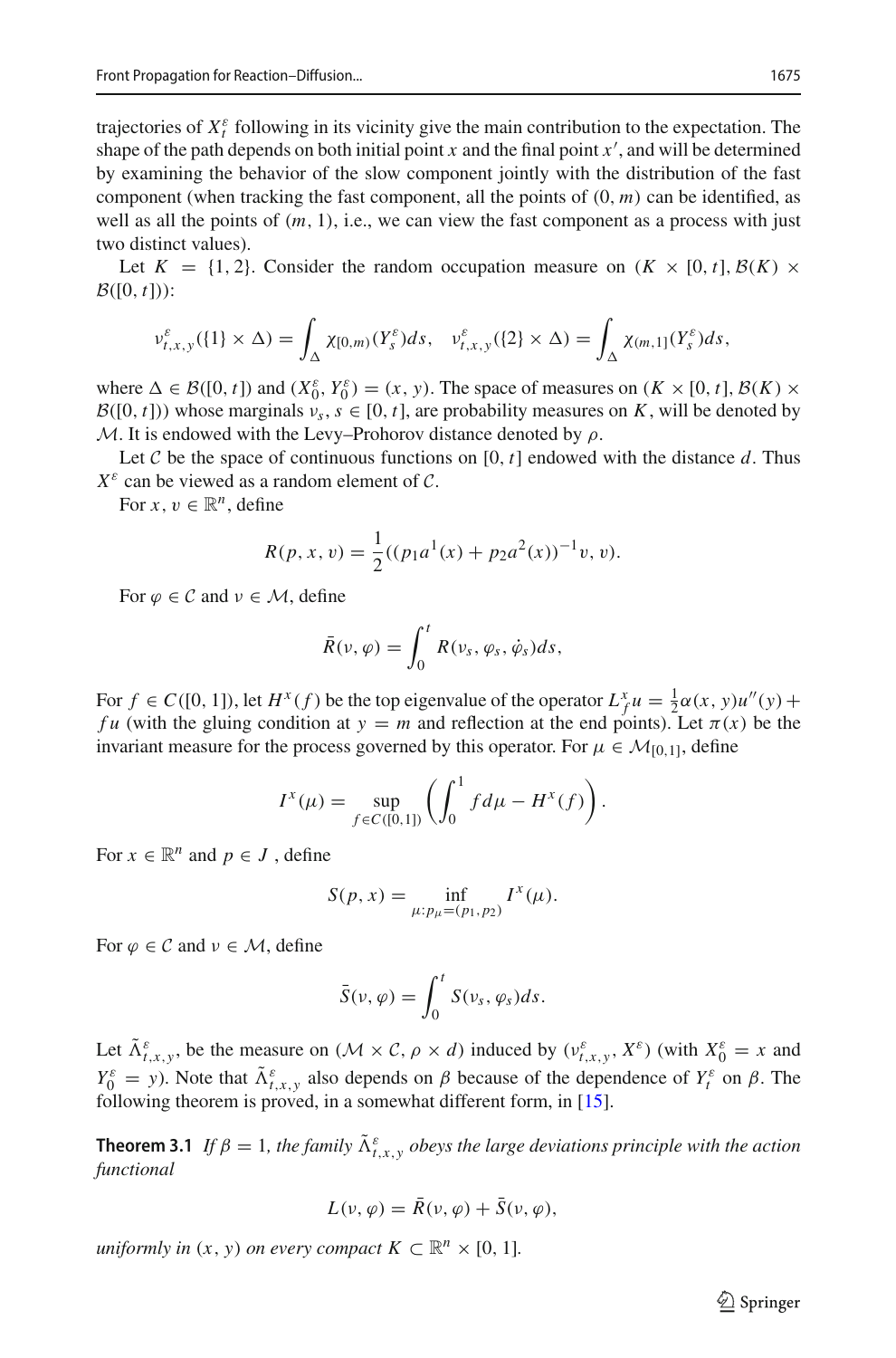*If*  $\beta > 1$ , the family  $\tilde{\Lambda}_{t,x,y}^{\varepsilon}$  *obeys the large deviations principle with the action functional* 

$$
L(\nu, \varphi) = \begin{cases} \bar{R}(\tilde{\nu}^{\varphi}, \varphi) & \text{if } \nu = \tilde{\nu}^{\varphi}, \\ \infty & \text{otherwise}, \end{cases}
$$

*uniformly in*  $(x, y)$  *on every compact*  $K \subset \mathbb{R}^n \times [0, 1]$ *, where*  $\tilde{v}^{\varphi}$  *is such that*  $\tilde{v}_s^{\varphi} = \pi(\varphi_s)$ *for each s.*

*If*  $-1 < \beta < 1$ , the family  $\tilde{\Lambda}_{t,x,y}^{\varepsilon}$  obeys the large deviations principle with the action *functional*

$$
L(\nu,\varphi)=\inf_{\nu'\in\mathcal{M}}\bar{R}(\nu',\varphi),
$$

*uniformly in*  $(x, y)$  *on every compact*  $K \subset \mathbb{R}^n \times [0, 1]$ *.* 

Define

$$
T(p, x) = p_1 c^1(x) + p_2 c^2(x)
$$

and

$$
\bar{T}(\nu,\varphi)=\int_0^t T(\nu_s,\varphi_s)ds.
$$

Let  $C(x, x') = {\varphi \in C : \varphi(0) = x, \varphi(t) = x'}$ . For  $\beta = 1$ , define

<span id="page-13-0"></span>
$$
\lambda(t, x, x') = \sup_{\varphi \in \mathcal{C}(x, x')} \sup_{\nu \in \mathcal{M}} (\overline{T}(\nu, \varphi) - \overline{S}(\nu, \varphi) - \overline{R}(\nu, \varphi)). \tag{21}
$$

The expression for  $\lambda(t, x, x')$  in the case when  $\beta > 1$  is

<span id="page-13-1"></span>
$$
\lambda(t, x, x') = \sup_{\varphi \in \mathcal{C}(x, x')} (\overline{T}(\tilde{\nu}^{\varphi}, \varphi) - \overline{R}(\tilde{\nu}^{\varphi}, \varphi)). \tag{22}
$$

Finally, in the case when  $-1 < \beta < 1$ , define

<span id="page-13-2"></span>
$$
\lambda(t, x, x') = \sup_{\varphi \in \mathcal{C}(x, x')} \sup_{\nu \in \mathcal{M}} (\overline{T}(\nu, \varphi) - \overline{R}(\nu, \varphi)).
$$
\n(23)

<span id="page-13-3"></span>**Theorem 3.2** *Under the above assumptions,*

<span id="page-13-4"></span>
$$
\lim_{\varepsilon \downarrow 0} \varepsilon \ln(u^{\varepsilon}(t, x, y)) = \sup_{x' \in G_0} \lambda(t, x, x')
$$
\n(24)

*uniformly on every compact*  $K \subset (0, \infty) \times \mathbb{R}^n \times [0, 1]$ *, where*  $\lambda$  *is given by* [\(21\)](#page-13-0) *if*  $\beta = 1$ *, by* [\(22\)](#page-13-1) *if*  $\beta > 1$ *, and* [\(23\)](#page-13-2) *if*  $-1 < \beta < 1$ *.* 

**Proof** The proof is similar to that of Theorem [3.2.](#page-13-3) The main difference is that in [\(14\)](#page-7-0) we were able to represent  $u^{\varepsilon}(t, x, y)$  is terms of a repeated integral with respect to the measures  $M_t^{x, p, \varepsilon}$  and  $\Lambda_{t, y}^{\varepsilon}$ . Now, we'll instead use the measure  $\tilde{\Lambda}_{t, x, y}^{\varepsilon}$  on  $(\mathcal{M} \times \mathcal{C}, \rho \times d)$ . Fix  $t > 0$ . By the Feynman–Kac formula,

$$
u^{\varepsilon}(t, x, y) = \mathbb{E}_{(x, y)} \left( g(X_t^{\varepsilon}) \exp(\varepsilon^{-1} \int_0^t c(X_s^{\varepsilon}, Y_s^{\varepsilon}) ds) \right)
$$
  
= 
$$
\int_{\mathcal{M} \times \mathcal{C}} g(\varphi_t) \exp \left( \varepsilon^{-1} \int_0^t \sum_{k \in K} c^k (\varphi(s)) v_s(k) ds \right) d\tilde{\Lambda}_{t, x, y}^{\varepsilon}(v, \varphi).
$$

 $\circledcirc$  Springer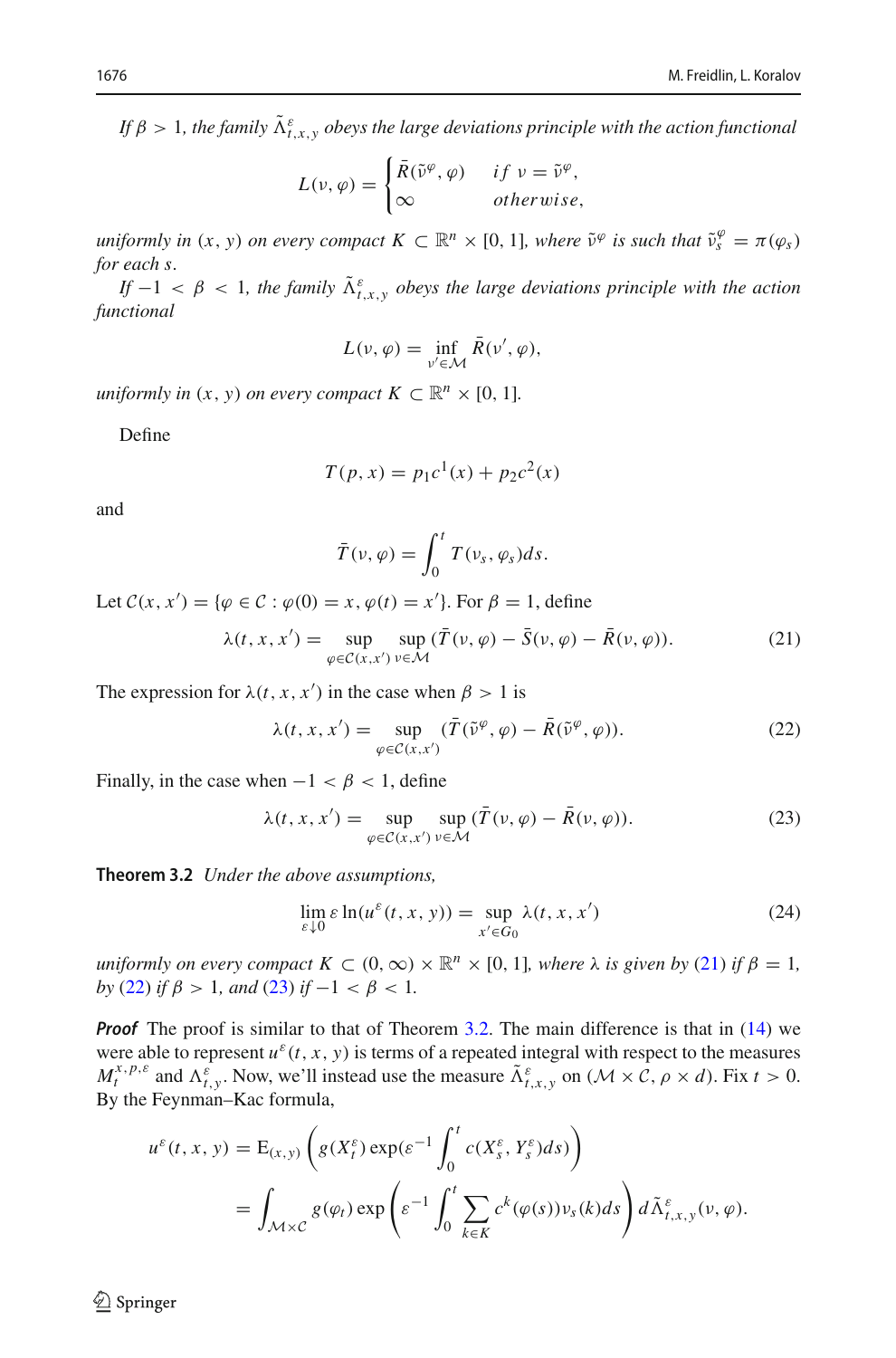By [\(7\)](#page-5-0) and Theorem [3.1,](#page-12-0)

$$
\lim_{\varepsilon \downarrow 0} \varepsilon \ln(u^{\varepsilon}(t, x, y)) = \sup_{x' \in G_0} \sup_{\varphi \in \mathcal{C}(x, x')} \sup_{\nu \in \mathcal{M}} (\overline{T}(\nu, \varphi) - L(\nu, \varphi)).
$$

In each of the cases,  $\beta = 1$ ,  $\beta > 1$ , and  $-1 < \beta < 1$ , we can insert the expression for  $L(\nu, \varphi)$  provided in Theorem [3.1](#page-12-0) into the right hand side of the last formula. Thus we obtain that [\(24\)](#page-13-4) holds uniformly in  $(x, y) \in \overline{K} \times [0, 1]$ , where  $\overline{K} \subset \mathbb{R}^n$  is compact. The uniform convergence on  $K \subset (0,\infty) \times \mathbb{R}^n \times [0,1]$  can be justified in the same as in Theorem [3.2.](#page-13-3)  $\Box$ 

#### **3.2 Asymptotics of Solutions to Reaction–Diffusion Equations**

As in Sect. [2.2,](#page-9-1) here we consider the Cauchy problem for the reaction–diffusion equation [\(5\)](#page-3-0), but now we allow  $a^k, \alpha^k, c^k, k = 1, 2$ , to depend on *x*. Let  $\tilde{c}^1(x) = c^1(x, 0), \tilde{c}^2(x) =$  $c^2(x, 0)$ . Consider the linear problem [\(20\)](#page-11-1) with  $c^1$ ,  $c^2$  replaced by  $\tilde{c}^1$ ,  $\tilde{c}^2$ . Let  $\lambda(t, x, x')$  be given by [\(21\)](#page-13-0) if  $\beta = 1$ , by [\(22\)](#page-13-1) if  $\beta > 1$ , and [\(23\)](#page-13-2) if  $-1 < \beta < 1$ . Define

$$
G_t = \{x \in \mathbb{R}^n : \lambda(s, x, \varphi(s)) \ge 0 \text{ for all } s \in [0, t], \text{ for some } \varphi \in \mathcal{C} \text{ with } \varphi(0) = x, \ \varphi(t) \in G_0\}.
$$

This set (or, rather,  $G_t \times [0, 1]$ ) is the multi-layer analogue of the set {*x* :  $V(t, x) = 0$ }, where *V* was defined in the Introduction. It is not difficult to show that if  $\tilde{c}^1(x) \equiv \tilde{c}^2(x) \equiv \text{const}$ , then the growth of  $G_t$  obeys the Huygens principle with respect to a certain non-homogeneous metric. The metric satisfies  $d(x, x') = \inf\{t \ge 0 : \lambda(t, x, x') \ge 0\}$ , where  $\lambda$  was defined in Sect. [3.1.](#page-11-2)

<span id="page-14-0"></span>**Theorem 3.3** *If*  $u^{\varepsilon}(t, x, y)$  *is the solution of* [\(5\)](#page-3-0) *and c is of KPP type, then, for each t* > 0*,* 

$$
\lim_{\varepsilon \downarrow 0} u^{\varepsilon}(t,x,y)) = 0
$$

*uniformly on every compact*  $K \subset \mathbb{R}^n \setminus G_t$   $\times$  [0, 1]*, and* 

$$
\lim_{\varepsilon \downarrow 0} u^{\varepsilon}(t,x,y)) = 1
$$

*uniformly on every compact*  $K \subset \text{Int}(G_t) \times [0, 1]$ *.* 

Before we proceed with the proof of this theorem, let us discuss an example. Let  $\beta = 1$ . Assume that  $n = 1$  and  $G_0 = [-2, -1]$ . Suppose that  $a^1 = a^2 \equiv 1$ . Let us take  $\alpha^1(x) =$  $\alpha^{2}(x) = \delta^{-1}$  for  $x < -\delta$ ,  $\alpha^{1}(x) = \alpha^{2}(x) = \delta$  for  $x > \delta$ , and  $\alpha^{1}(x) = \alpha^{2}(x) \in [\delta, \delta^{-1}]$  for  $x \in [-\delta, \delta]$ . Assume that  $\tilde{c}^1(x) \equiv \delta$ , while  $\tilde{c}^2(x) \equiv 1$ . We also assume that  $m = 2/3$ , i.e., the first layer is twice as thick as the second one. Optimizing over the time  $s \in [0, t]$  that a trajectory  $\varphi$  spends to the right of the origin, from [\(21\)](#page-13-0) we obtain that

$$
\lim_{\delta \downarrow 0} \lambda(t, 0, -1) = \sup_{s \in [0, 1]} \left( s + \frac{t - s}{3} - \frac{1}{2(t - s)} \right).
$$

The supremum in the right hand side is achieved when  $s = t - \sqrt{3}/2$ . The right hand side is positive if and only if  $t > 2/\sqrt{3}$ . Moreover, if  $t > 2/\sqrt{3}$  and  $\delta > 0$  is sufficiently small then the trajectory  $\varphi$  such that  $\varphi(\tau) = \delta$  for  $0 \le \tau \le t - \sqrt{3}/2$ ,  $\varphi(\tau) = \delta - \frac{2(1+\delta)}{\sqrt{3}}(\tau - (t - \frac{\sqrt{3}}{2}))$ for  $\tau \in [t - \sqrt{3}/2, t]$ , has the property that  $\lambda(\tau, \delta, \varphi(\tau)) \ge 0$  for all  $\tau \in [0, t]$ . Thus, if  $t > 2/\sqrt{3}$ , then  $\delta \in G_t$  for all sufficiently small  $\delta$ . At the same time, it is not difficult to check that

$$
\lim_{\delta \downarrow 0} \lambda(2/\sqrt{3}, z, -1) < 0
$$

 $\circled{2}$  Springer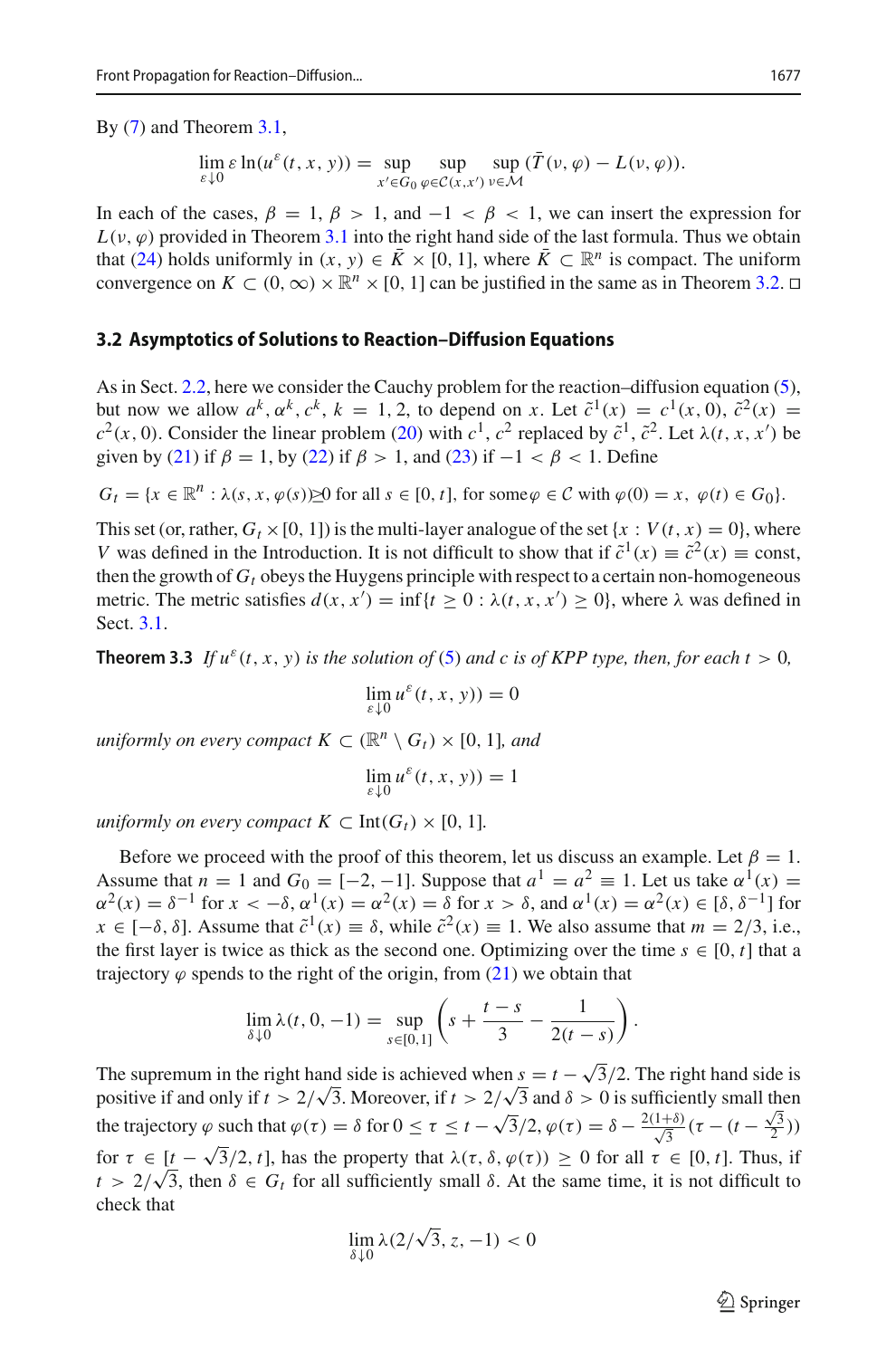if  $z < 0$  and  $|z|$  is sufficiently small. Thus,  $z \notin G_t$  if  $t > 2/\sqrt{3}$  and  $t - 2/\sqrt{3}$  and  $\delta$  are sufficiently small. This demonstrates that the interface jumps at some time prior to *t*.

*Proof of Theorem [3.3](#page-14-0)* The main difference from the proof of Theorem [2.2](#page-9-2) is that now there may exist  $x \notin G_t$  such that  $\lambda(t, x, x') > 0$  for some  $x' \in G_0$ . This is due to the fact that, in general,  $\lambda(t, x, x') > 0$  does not imply that there is  $\varphi \in C(x, x')$  such that  $\lambda(s, x, \varphi(s)) > 0$ for each  $s \in [0, t)$ . Thus, comparison with the solution of the corresponding linear equation is not immediately available to establish the first statement of the theorem. However, once we prove the first statement, the proof that  $\lim_{\varepsilon \downarrow 0} u^{\varepsilon}(t, x, y) = 1$  uniformly on every compact inside Int( $G_t$ ) × [0, 1] is similar to that in Theorem [2.2,](#page-9-2) and thus we focus on proving that  $\lim_{\varepsilon \downarrow 0} u^{\varepsilon}(t, x, y) = 0$  uniformly on  $K \subset (\mathbb{R}^n \setminus G_t) \times [0, 1].$ 

Let  $(x_0, y_0) \in K$ . Given  $\delta > 0$ , let  $U_{\delta} \subseteq \mathbb{R}^n$  be the set defined as follows:  $x' \in U_{\delta}$  if there exists  $\varphi \in \mathcal{C}$  such that  $\varphi(0) = x_0$ ,  $\varphi(t) = x'$ , and  $\lambda(s + \delta, x_0, \varphi(s)) \ge 0$  for  $0 \le s \le t$ . By the definition of  $G_t$ , there is  $\delta > 0$  such that  $U_\delta$  and  $G_0$  are disjoint. Observe that  $x_0 \in U_\delta$  and  $\lambda(t+\delta, x_0, x') = 0$  for  $x' \in \partial U_\delta$ . Let  $U_\delta$  be a bounded domain with a smooth boundary such that  $x_0 \in U_\delta \subset U_\delta$  and  $\lambda(t + \delta/2, x_0, x') \leq 0$  for  $x' \in \partial U_\delta$ . Moreover, we can choose this domain in such a way that, for some  $r > 0$  and all *x* satisfying  $||x - x_0|| \le r, x \in \tilde{U}_\delta \subset U_\delta$ and  $\lambda(t + \delta/2, x, x') \leq 0$  for  $x' \in \partial U_{\delta}$ .

Let  $\tau = \inf\{t : X_t^{\varepsilon} \in \partial \tilde{U}_\delta\}$ . Let  $\tilde{u}^{\varepsilon}$  solve the following initial-boundary value problem:

$$
\frac{\partial \tilde{u}^{\varepsilon}}{\partial t} = \frac{\varepsilon}{2} \sum_{i,j=1}^{n} a_{ij}(x, y) \frac{\partial^2 \tilde{u}^{\varepsilon}}{\partial x_i \partial x_j} \n+ \frac{\varepsilon^{-\beta}}{2} \alpha(x, y) \frac{\partial^2 \tilde{u}^{\varepsilon}}{\partial y^2} + \frac{1}{\varepsilon} \tilde{c}(x, y) \tilde{u}^{\varepsilon}, \ t > 0, \ x \in \tilde{U}_{\delta}, \ y \in (0, 1) \setminus \{m\}.
$$
\n
$$
\frac{\partial \tilde{u}^{\varepsilon}}{\partial y}|_{y=0,1} = 0, \ \ \tilde{u}^{\varepsilon}(0, x, y) = 0, \ \ x \in \tilde{U}_{\delta}; \ \ \tilde{u}^{\varepsilon}(t, x, y) = 1, \ \ x \in \partial \tilde{U}_{\delta}, \tag{25}
$$

where the solution is defined using the Feynman–Kac formula,

$$
\tilde{u}^{\varepsilon}(t, x, y) = \mathbb{E}_{(x, y)} \left( \chi_{\tau \leq t} \exp(\varepsilon^{-1} \int_0^{\tau} c(X_s^{\varepsilon}, Y_s^{\varepsilon}) ds) \right).
$$

It is clear that  $u^{\varepsilon}(t, x, y) \leq \tilde{u}^{\varepsilon}(t, x, y)$ . The desired statement follows from the fact that  $\lim_{\varepsilon \downarrow 0} \tilde{u}^{\varepsilon}(t, x, y) = 0$  uniformly for  $(x, y) \in B_r(x_0) \times [0, 1]$ . To show the latter, we modify the proof of Theorem [3.2.](#page-13-3) For  $\varphi \in C$ , let  $\tau(\varphi) = \inf\{t : \varphi(t) \in \partial \tilde{U}_{\delta}\}\)$ . Let

$$
\hat{T}(\nu,\varphi) = \begin{cases}\n\int_0^{\tau(\varphi)} T(\nu_s,\varphi_s) ds & \text{if } \tau(\varphi) \leq t \\
0 & \text{otherwise.} \n\end{cases}
$$

Then

$$
\tilde{u}^{\varepsilon}(t, x, y) = \mathcal{E}_{(x, y)} \left( \chi_{\tau \le t} \exp(\varepsilon^{-1} \int_0^{\tau} c(X_s^{\varepsilon}, Y_s^{\varepsilon}) ds) \right)
$$
  
= 
$$
\int_{\mathcal{M} \times \mathcal{C}} \chi_{\tau(\varphi) \le t} \exp \left( \varepsilon^{-1} \int_0^{\tau(\varphi)} \sum_{k \in K} c^k(\varphi(s)) v_s(k) ds \right) d\tilde{\Lambda}_{t, x, y}^{\varepsilon}(v, \varphi).
$$

By [\(8\)](#page-5-1), for each  $\eta > 0$ ,

 $\limsup_{n \to \infty} \varepsilon \ln(\tilde{u}^{\varepsilon}(t, x, y)) \leq \sup$ ε↓0 ϕ∈*C*,ϕ(0)=*x* ν∈*M*  $\sup_{\psi} (\hat{T}(\nu, \varphi) - L^{\eta}(\nu, \varphi)),$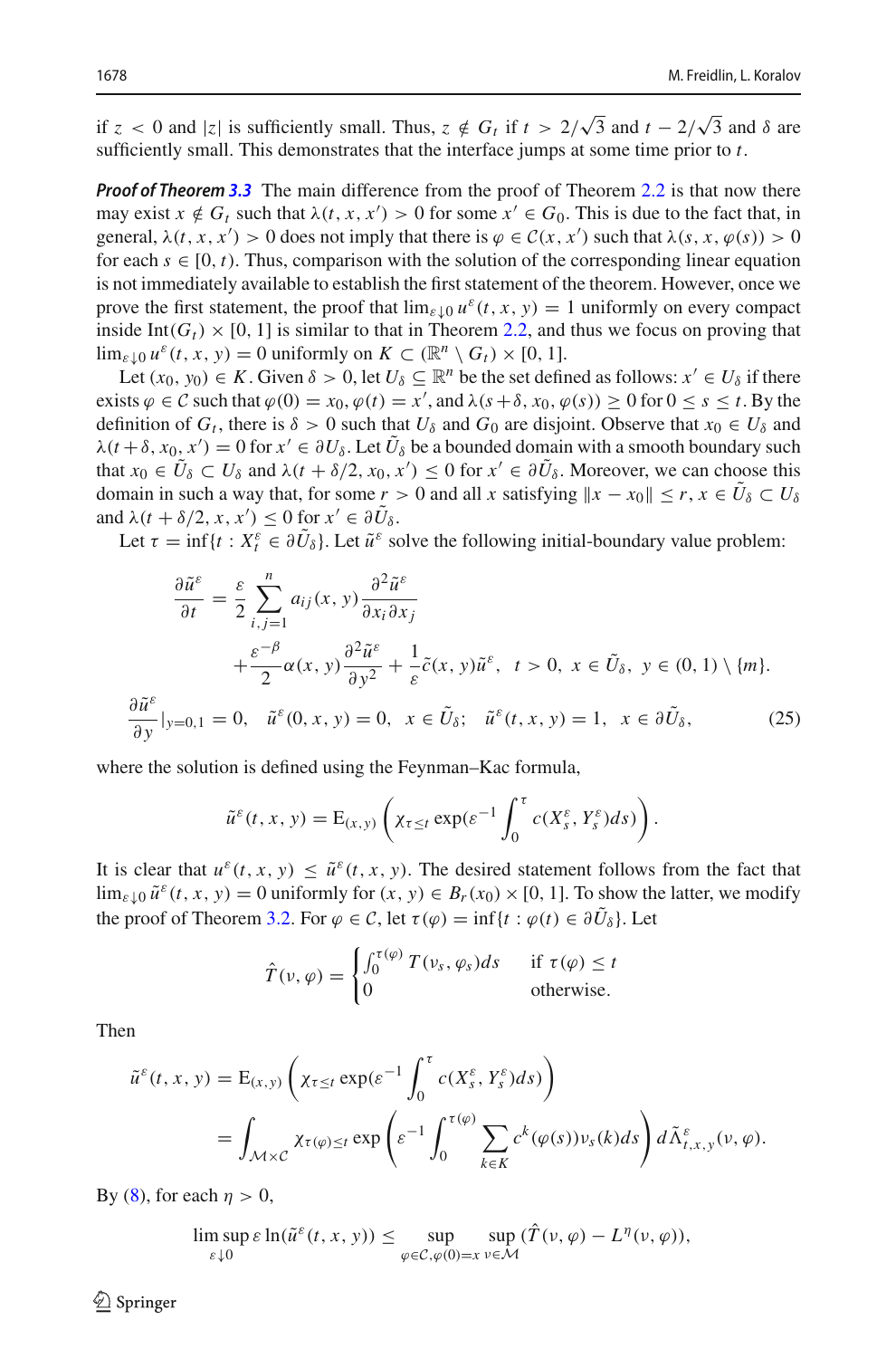where  $L^{\eta}(v, \varphi) = \inf_{\rho(v', v) + d(\varphi', \varphi) \leq \eta} L^{\eta}(v', \varphi')$ . Pick  $\bar{v}$  and  $\bar{\varphi}$  such that

$$
\hat{T}(\bar{\nu},\bar{\varphi})-L^{\eta}(\bar{\nu},\bar{\varphi})\geq \sup_{\varphi\in\mathcal{C},\varphi(0)=x}\sup_{\nu\in\mathcal{M}}(\hat{T}(\nu,\varphi)-L^{\eta}(\nu,\varphi))-\delta',
$$

where  $\delta' > 0$  will be selected below. Then there are v' and  $\varphi'$  with  $\rho(\nu', \bar{\nu}) + d(\varphi', \bar{\varphi}) \leq \eta$ such that

$$
\hat{T}(\bar{\nu},\bar{\varphi})-L(\nu',\varphi')\geq \sup_{\varphi\in\mathcal{C},\varphi(0)=x}\sup_{\nu\in\mathcal{M}}(\hat{T}(\nu,\varphi)-L^{\eta}(\nu,\varphi))-2\delta'.
$$

For  $s \in [0, t]$ , let  $L_s(v, \varphi)$  be defined as  $L(v, \varphi)$  on the interval [0, s]. Observe that  $L_s(v, \varphi) \leq$  $L(\nu, \varphi)$ . Thus

$$
\hat{T}(\bar{\nu},\bar{\varphi})-L_{\tau(\bar{\varphi})}(\nu',\varphi')\geq \sup_{\varphi\in\mathcal{C},\varphi(0)=x}\sup_{\nu\in\mathcal{M}}(\hat{T}(\nu,\varphi)-L^{\eta}(\nu,\varphi))-2\delta'.
$$

If  $\eta$  is sufficiently small, this implies that

$$
\int_0^{\tau(\bar{\varphi})} T(v'_s, \varphi'_s) ds - L_{\tau(\bar{\varphi})}(v', \varphi') \ge \sup_{\varphi \in C, \varphi(0) = x} \sup_{v \in \mathcal{M}} (\hat{T}(v, \varphi) - L^{\eta}(v, \varphi)) - 3\delta'.
$$

Since  $\lambda(t + \delta/2, x, x') \le 0$  for  $x' \in \partial U_{\delta}$ , the left hand side can be made smaller than  $-4\delta'$ by choosing a sufficiently small  $\delta'$  and  $\eta$ , which shows that  $\lim_{\varepsilon \downarrow 0} \tilde{u}^{\varepsilon}(t, x, y) = 0$  uniformly for  $(x, y) \in B_r(x_0) \times [0, 1]$ . for  $(x, y) \in B_r(x_0) \times [0, 1].$ 

### **4 Remarks and Generalizations**

1. Consider a composite consisting of periodic inclusions in homogeneous media (see Fig. [2\)](#page-2-1). Suppose, for brevity, that the system is invariant with respect to shifts of size one in each variable. Assume that the inclusions are domains with diameter  $\delta$ , and that each inclusion contains a ball of diameter  $\delta/N$ , where  $N > 1$  is constant. If the nonlinear term  $f(x, u) =$  $uc(x, u)$  is of KPP type, the growth of the domain where  $u^{\varepsilon}(t, x)$  is close to one for  $t \gg 1$ , with fixed  $\varepsilon$  and  $\delta$ , has been described in [\[6](#page-17-1)], Ch. 7.

Let  $u^{\varepsilon,\delta}(t, x)$  be the solution of problem [\(1\)](#page-0-0) in this medium. Equation [\(3\)](#page-1-1), together with large deviations estimates, allows one to describe the limiting behavior of  $u^{\varepsilon,\delta(\varepsilon)}(t, x)$  as  $\varepsilon \ll \delta(\varepsilon) \ll 1$ . Suppose, for brevity, that  $n = 1$ ,  $a_{11}(x) \equiv 1$ ,  $c(x, 0) = c_0$  outside the inclusions, and  $c(x, 0) = c_1$  inside the inclusions, where  $c_0$  and  $c_1$  are constants. Moreover, assume that  $c_1 > 2c_0$ ,  $G_0 = (-\infty, 0]$ , and that the interval  $[-\delta, 0]$  coincides with one of the inclusions. Then, according to [\[5](#page-17-7)] (see also [\[6\]](#page-17-1), Ch 6.2), as  $0 < \varepsilon \ll 1$ , the interface first moves to the right with the speed  $\sqrt{2c_0}$ , and then jumps to  $x_1 = 1 - \delta$  at the time  $T_0 = (1 - \delta) \sqrt{2(c_1 - c_0)}/c_1 < 1/\sqrt{2c_0}.$ 

This implies that the average speed of the expansion of the region where  $u^{\varepsilon,\delta}$  is close to one will be arbitrarily large if  $c_1$  is large enough. Moreover, the choice of  $c_1$  providing the rapid expansion is independent of the fraction  $\delta$  of the inclusions in the composite. This effect, under some additional assumptions, is preserved for other types of nonlinearities. For instance, if *f* (*x*, *u*) is a bistable nonlinearity outside of the inclusions (such as  $f(x, u) = u(1 - u)(u - \lambda)$ with  $\lambda \in (0, 1)$  and  $\int_0^1 f(x, u) du > 0$ , then one has this acceleration of the expansion due to the fact that the nonlinearity in the inclusions is of KPP type. Moreover, this effect is preserved for non-periodic inclusions if, in a sense, their sizes and their fraction satisfy certain bounds from below.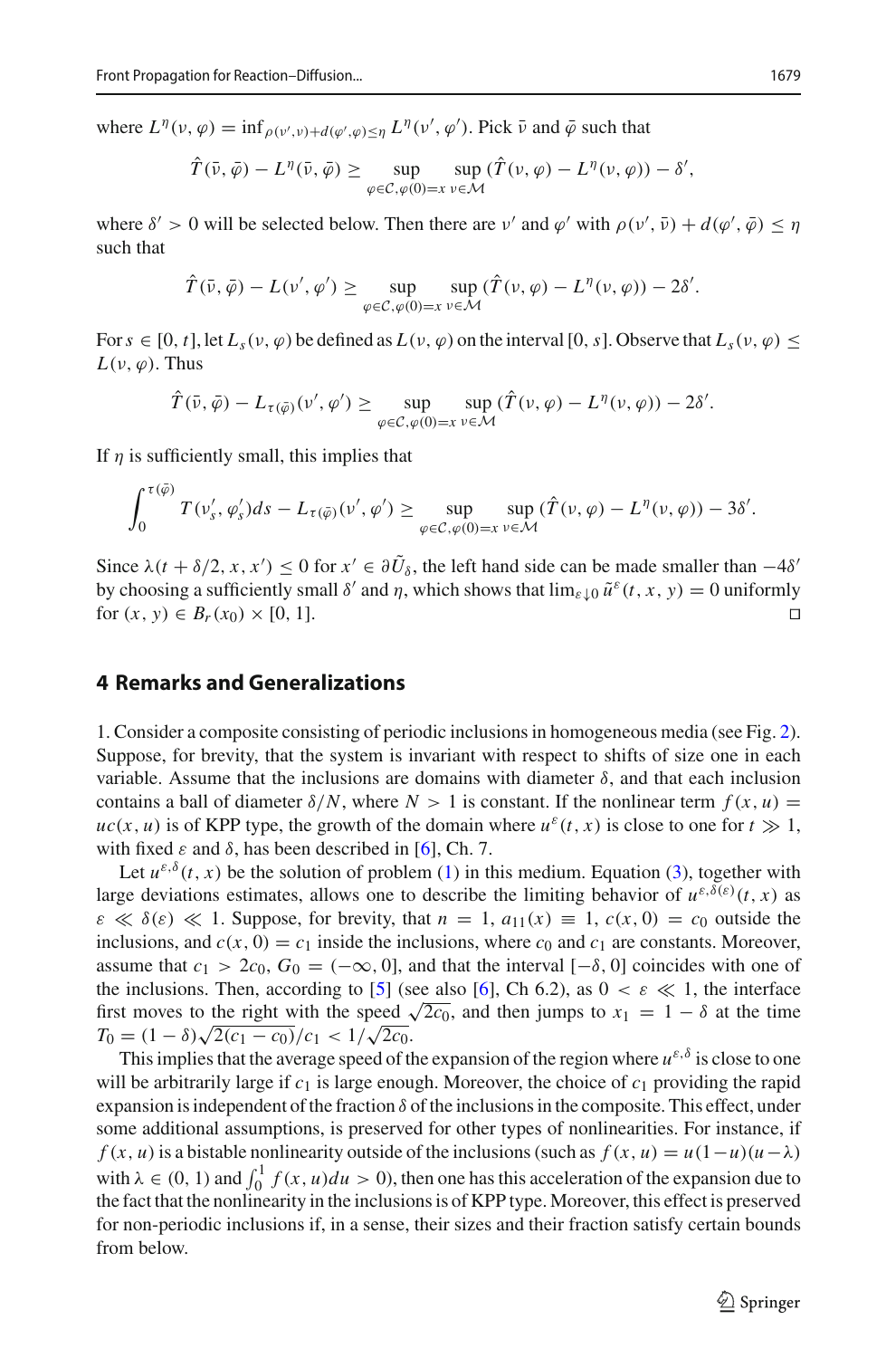2. Asymptotic problems for RDEs with other types of nonlinearities can be also considered in the layered composites. For example, if  $f(x, u)$  is a bistable nonlinear term (as above) and  $\beta > 1$  in equation [\(5\)](#page-3-0), the propagation of the region where  $u^{\varepsilon,\delta}$  is close to one can be described by the Huygens principle in the average Reimannian metric as considered in Sect. [3.](#page-11-0) The interface motion in the bistable case always has a local nature, and the constant velocity in this metric is defined as the speed of the front in a one-dimensional space-homogeneous medium (compare with  $[14]$  $[14]$ ). The proof of this statement can be derived from the bounds obtained in [\[14\]](#page-18-4).

3. One can consider RDEs where the reaction occurs just on the surface  $\{y = m\}$  dividing the layers. In this case, problem [\(5\)](#page-3-0) should be modified: the nonlinear term should be excluded from the equation, and the gluing condition has the form

$$
\frac{\partial^+ u^\varepsilon(t,x,y)}{\partial y}|_{y=m} - \frac{\partial^- u^\varepsilon(t,x,y)}{\partial y}|_{y=m} = -\frac{1}{\varepsilon}c(x,u^\varepsilon)u^\varepsilon,
$$

where the differentials ∂+ and ∂− mean that the derivatives are calculated when *y* approaches *m* from above and below, respectively. The modified Feynman–Kac formula in this case gives the following equation for  $u^{\varepsilon}(t, x, y)$ :

$$
u^{\varepsilon}(t,x,y)=\mathrm{E}_{(x,y)}\left(g(X_t^{\varepsilon})\exp\left(\varepsilon^{-1}\int_0^t c(X_s^{\varepsilon},Y_s^{\varepsilon},u^{\varepsilon}(t-s,X_s^{\varepsilon},Y_s^{\varepsilon}))dL_s^{\varepsilon}\right)\right),
$$

where  $L_t^{\varepsilon}$  is the local time of the process  $(X_t^{\varepsilon}, Y_t^{\varepsilon})$  on the surface  $\{y = m\}$ . Here, additional difficulties arise due to the large deviations for the local time. If the diffusion coefficients are continuous on the surface  $\{y = m\}$ , the problem can be studied similarly to [\[10\]](#page-18-5). (Now, however, the action functional is more sophisticated than the one considered in [\[10](#page-18-5)].)

4. Finally, we would like to mention that effects caused by random thickness of the layers, random distribution of inclusions, as well as other types of underlying stochastic transport, can also be studied using large deviation asymptotics. We will address some of these problems in a different paper.

**Acknowledgements** While working on this article, M. Freidlin was supported by NSF Grant DMS-1411866 and L. Koralov was supported by ARO Grant W911NF1710419.

# **References**

- <span id="page-17-6"></span>1. Azencott, R., Freidlin, M., Varadhan, S.R.S.: Large Deviations at Saint-Flour. Probability at Saint-Flour, p. viii+371. Springer, Heidelberg (2013)
- <span id="page-17-4"></span>2. Barles, G., Evans, L.C., Souganidis, P.E.: Wavefronts propagation for reaction-diffusion systems. Duke Math. J. **68**, 835–858 (1990)
- <span id="page-17-5"></span>3. Evans, L.C., Souganidis, P.E.: A PDE approach to geometric optics for certain semilinear parabolic equations. Indiana Univ. Math. J. **38**, 141–172 (1989)
- <span id="page-17-0"></span>4. Freidlin, M.I.: Propagation of concentration waves due to a random motion connected with growth. Soviet Math. Dokl. **246**, 544–548 (1979)
- <span id="page-17-7"></span>5. Freidlin, M.I.: Limit theorems for large deviations and reaction-diffusion equations. Ann. Probab. **13**(3), 639–676 (1985)
- <span id="page-17-1"></span>6. Freidlin, M.I.: Functional Integration and Partial Differential Equations. Princeton University Press, Princeton (1985)
- <span id="page-17-2"></span>7. Freidlin, M.I.: Coupled reaction-diffusion equations. Ann. Probab. **19**(1), 29–57 (1991)
- 8. Freidlin, M.I., Hu, W.: Wave Front Propagation for reaction-diffusion equation in narrow random channels. Nonlinearity **26**, 2333–2356 (2013)
- <span id="page-17-3"></span>9. Freidlin, M.I., Lee, T.Y.: Wave front propagation and large deviations for diffusion-transmutation processes. Probab. Theory Relat. Fields **106**(1), 39–70 (1996)